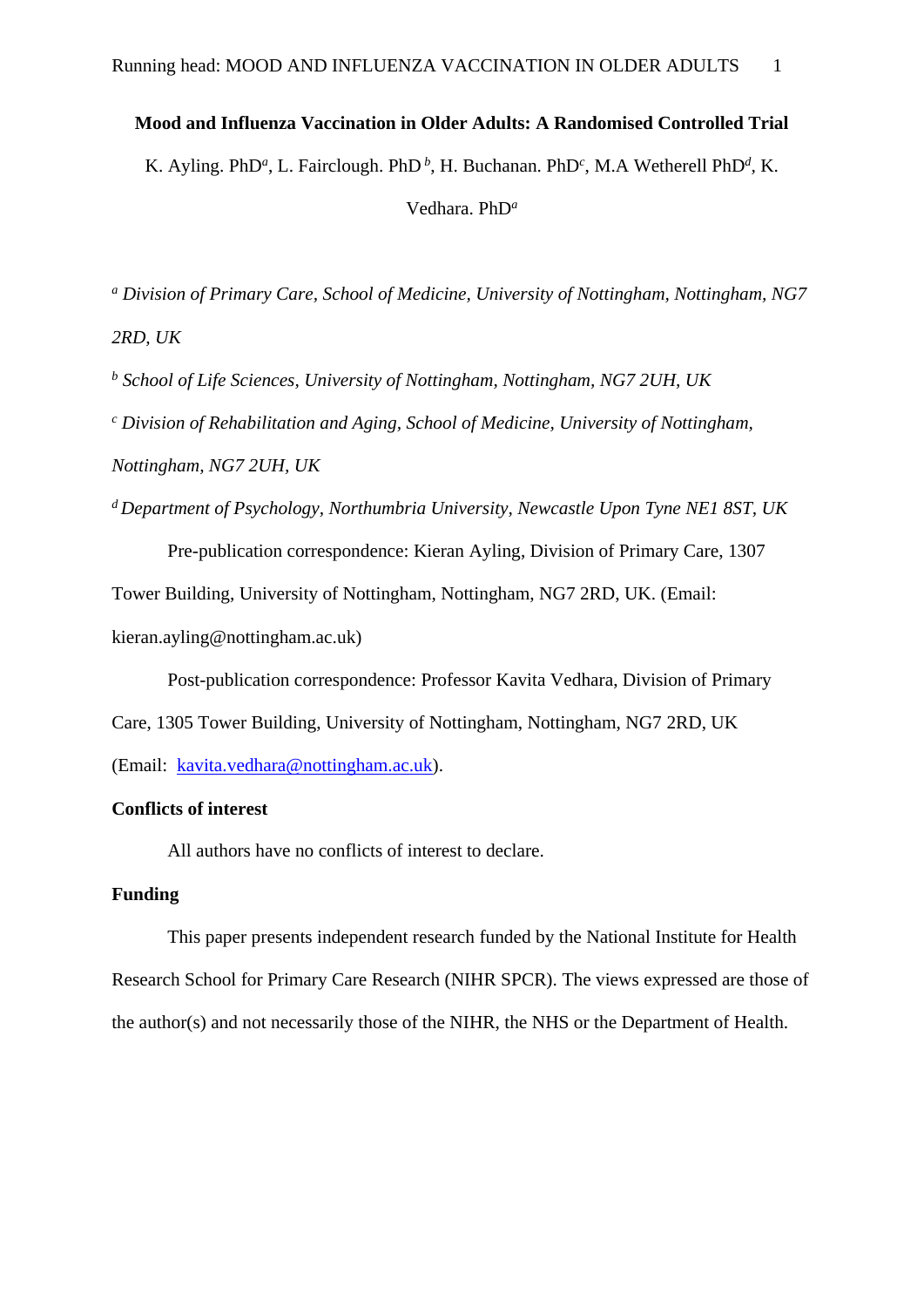### **Abstract**

### **Objective**

Positive mood on the day of vaccination has been associated with subsequent antibody responses to the influenza vaccine in older adults. The primary aim of this trial was to examine whether a brief intervention was able to enhance positive mood at the time of vaccination in a clinical context. Secondary aims included exploratory analyses of the effects of the intervention on non-specific and influenza-specific immunity.

#### **Methods**

One hundred and three older adults (65-85 years) participated in a two-arm, parallel, single-blind, randomised controlled trial. Participants viewed either a 15-minute video package designed to induce positive mood or a matched neutral control video, immediately prior to receiving a standard dose quadrivalent influenza vaccination. State affect and secretory IgA levels were assessed immediately prior to, and following, the interventions. Antigen-specific IgG responses to the vaccination were assessed at 4 and 16-weeks postvaccination.

## **Results**

The positive mood intervention resulted in significant improvements in state positive affect, compared with the neutral control. Secretory IgA levels significantly increased across both groups. Antigen-specific IgG responses to influenza vaccination were not statistically significantly different between groups, although point-estimates of effect size favoured participants who viewed the positive mood intervention for most strains at both 4 and 16 weeks post-vaccination.

# **Conclusions**

A 15-minute intervention can improve positive mood in older adults prior to vaccination. Future trials should examine whether enhancing mood at the time of vaccination could enhance the effectiveness of influenza vaccination on patients and benefit health services.

*Keywords: Positive affect, intervention, positive mood, vaccination, immunity, psychoneuroimmunology*

TRIAL REGISTRATION: ClinicalTrials.gov identifier: NCT03144518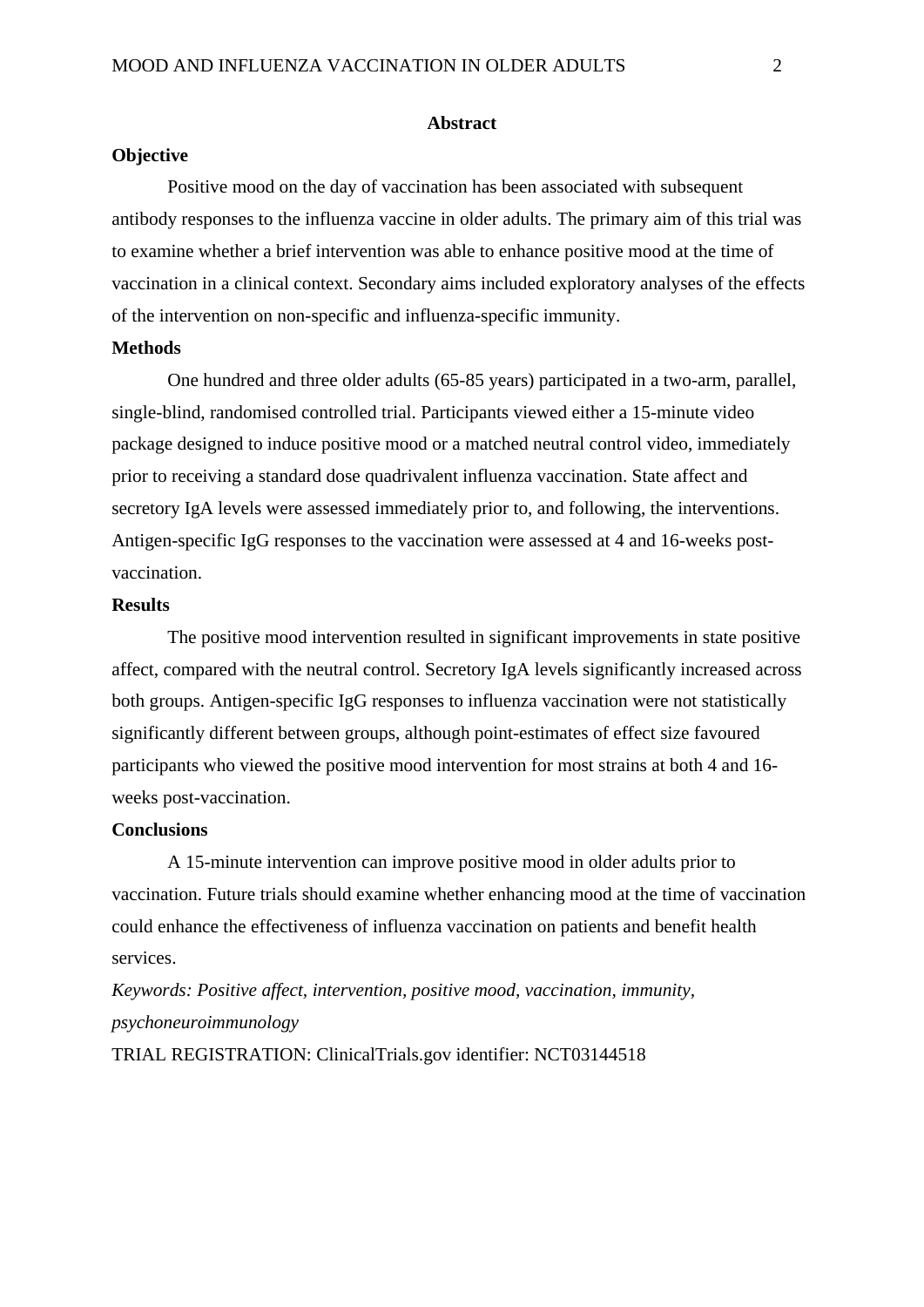The protection afforded by the annual seasonal influenza vaccination is considerably lower in older adults compared to younger adults (Goodwin, Viboud, & Simonsen, 2006), in part due to age-related declines in immunological competence (Reber et al., 2012). This leaves older adults at an increased risk of the most serious complications associated with influenza infection, with 90% of influenza-related deaths in industrialised countries occurring in those aged over 65 years (Thompson, Shay, & Weintraub, 2003). To date, advances to improve influenza vaccine responses in older adults have primarily focused on pharmacological solutions. These have met with some success with adjuvanted influenza vaccines, that contain an additional component that stimulates a heightened immune response, and high-dose vaccines, that include a four times greater amount of each influenza antigen, showing improved protection in older adults in recent years (DiazGranados et al., 2014; Domnich et al., 2017). However, even with the increasing adoption of these enhanced vaccine formulations, reduced vaccine efficacy in older adults remains problematic. For example, the adjuvanted trivalent (i.e., containing three strains) influenza vaccine adopted by many countries for the most recent influenza season (2018/19), was reported to have an estimated effectiveness of around 51% against hospitalisations for influenza/pneumonia in community dwelling older adults (Domnich et al., 2017). This indicates calls to research and develop novel approaches to improve vaccine responses in this population (e.g., Kelly & Valenciano, 2012; Lang, Govind, Mitchell, Siegrist, & Aspinall, 2011; Lang et al., 2012) remain highly relevant.

One alternative to enhancing vaccine responses in older adults are psychological and behavioural interventions. Psychological and behavioural factors have been shown to influence the dynamics of the immune system, in turn modifying responses to antigenic challenge (e.g., Calder, 2013; Pascoe, Fiatarone Singh, & Edwards, 2014; Pedersen, Zachariae, & Bovbjerg, 2009; Prather et al., 2012). To give some examples: chronically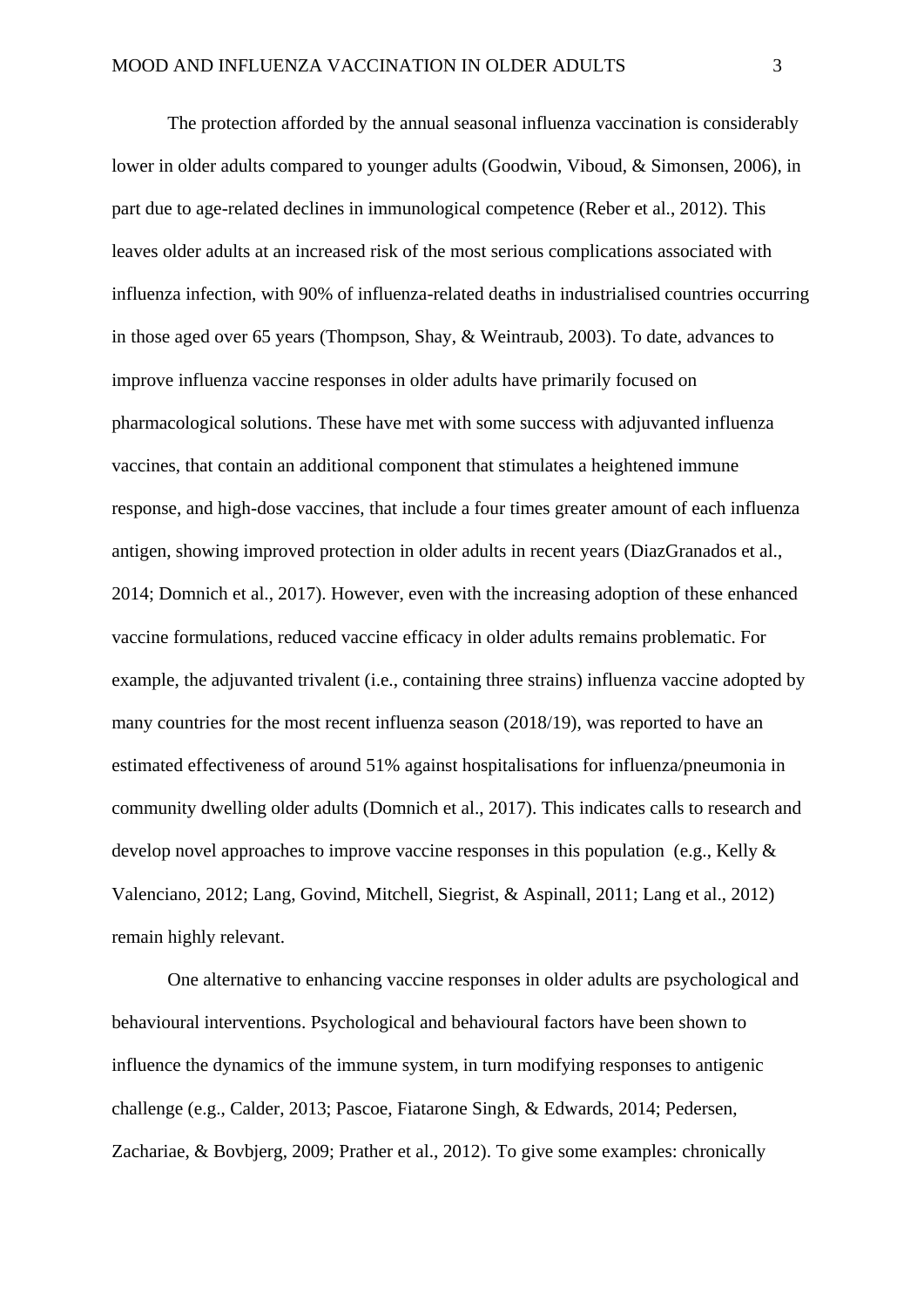stressed older adult spousal carers show blunted immune responses to influenza vaccination compared to age-matched non-carers (Kiecolt-Glaser, Glaser, Gravenstein, Malarkey, & Sheridan, 1996; Vedhara et al., 1999); a single night of sleep deprivation in young adults results in a nearly two-fold reduced antibody response to hepatitis A vaccination at 4 weeks post-vaccination compared to those who sleep normally (Lange, 2003); and salivary antibody secretions to an orally ingested antigen have been shown in longitudinal studies to be differentially influenced by both positive and negative life events (Stone, Cox, Valdimarsdottir, Jandorf, & Neale, 1987; Stone et al., 1994). More recently in a prospective cohort study examining the effects of multiple lifestyle factors and psychological well-being on the response to influenza vaccination in older adults (Ayling et al., 2018), we identified that positive affect, in particular on the day of vaccination, was associated with enhanced short and long-term antibody responses to the weakest immunogenic strain of the influenza vaccination.

The mechanisms by which positive affect influences immune function continue to be elucidated (for reviews of this topic see Dockray & Steptoe, 2010; Marsland, Pressman, & Cohen, 2007; Pressman, Jenkins, & Moskowitz, 2019). Indirect influences of positive affect via health behaviours have been shown to impact immune function (e.g., sleep, nutrition, physical activity). Similarly, direct effects have also been reported via the activation of neuroendocrine systems responsible for the release of hormones, such as cortisol and norepinephrine, which in turn interact with immune cells via receptors on their surface (Marques-Deak, Cizza, & Sternberg, 2005). Further, there are well established anatomical links between the central nervous and immune systems, including the direct innervation of lymphatic organs (Felten & Felten, 1991; Nance & Sanders, 2007) that can potentially be triggered by positive affect. As such there are multiple, biologically plausible mechanisms by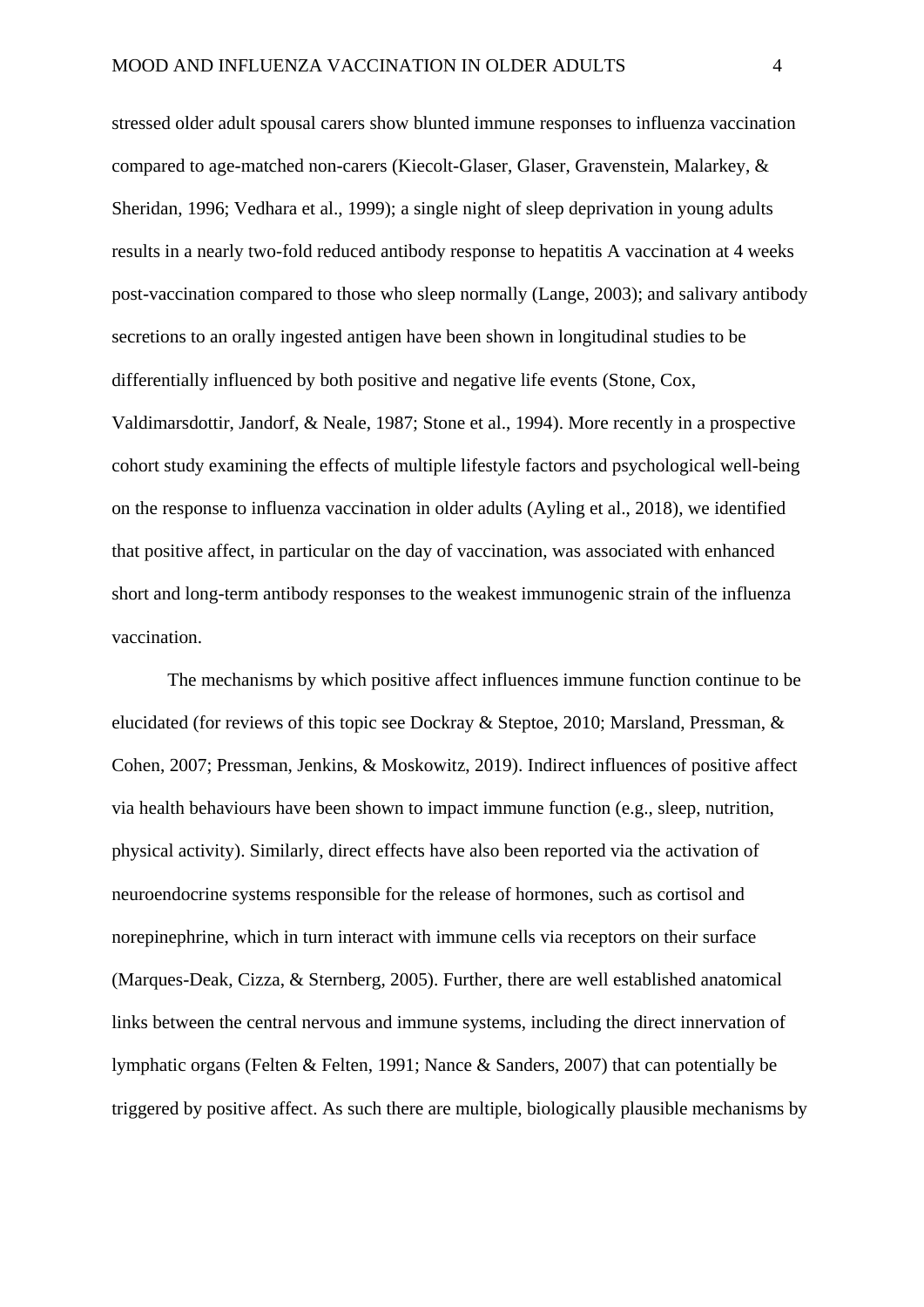which a positive affect intervention could influence immunity, and in turn, antibody responses to vaccination.

In view of previous observational evidence that positive mood on the day of vaccination is associated with enhanced antibody responses; and the presence of plausible biological pathways to explain this effect, we designed a study to explore whether we could enhance positive mood in older people immediately prior to vaccination. The study was a randomised controlled trial in which participants were randomised to view either a novel positive mood intervention on a digital platform (15 minutes long) or neutral control material also 15 minutes in duration and delivered on the same digital platform. Our primary aim was, therefore, to examine whether our positive mood intervention resulted in greater positive mood compared with the neutral control. The secondary aims, were to: explore the effect on an immediate immune parameter (secretory IgA) previously shown to be sensitive to positive mood inductions (e.g., Pawlow & Jones, 2005; Yamamoto & Nagata, 2011) and vaccinespecific IgG responses, as a surrogate of vaccine effectiveness. We also examined the moderating effects of perceived health status and psychological traits on mood and immune responses to the intervention; and the feasibility of a future definitive trial by examining participant recruitment levels, attrition, and numbers receiving the intervention as intended.

#### **Method**

## **Study Design**

The study was a two-arm, parallel, single-blind, randomised controlled trial conducted between August 2017 and May 2018. Research governance and ethical approval for this study was given by the Health Research Authority and East Midlands - Nottingham Research Ethics Committee 1 (17/EM/0198) prior to study commencement. The study was preregistered at clinicaltrials.gov (NCT03144518).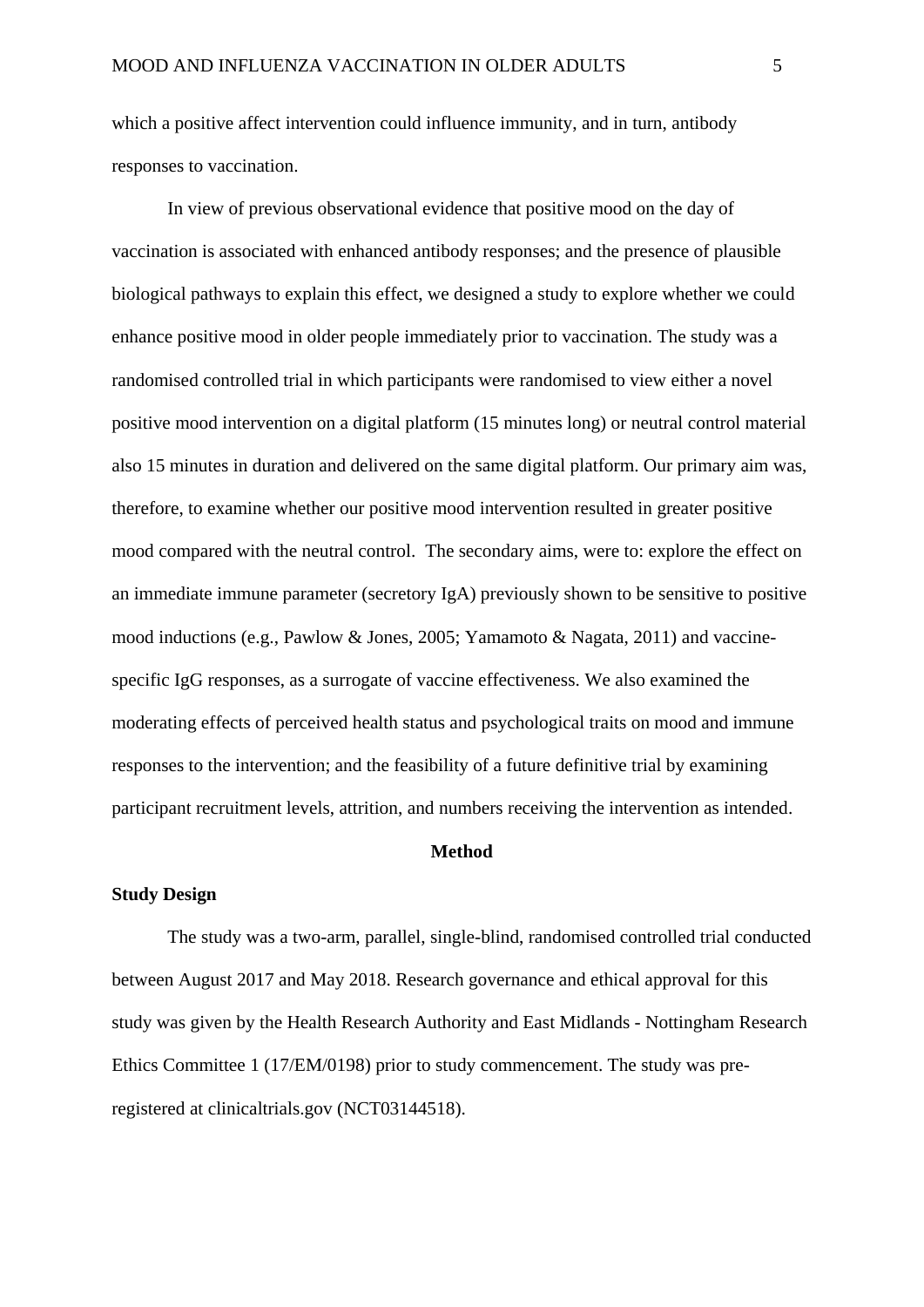### **Participants**

One hundred and three older adults (65-85 years) eligible to receive the 2017-18 influenza vaccination participated in the study. Participants were identified through two primary care practices in Nottingham, UK. Given the influence of prior vaccination history on subsequent immune responses to vaccination (Sasaki et al., 2008), recruitment was limited to those who had received the influenza vaccination the previous year (2016/17). The purpose of this was to minimise between-person differences in previous exposure to influenza and influenza vaccination and the concomitant effects on antibody levels prior to vaccination. Alternative approaches including statistically controlling for vaccine history or recruiting only participants who had not previously received an influenza vaccination were rejected due to concerns with poor record keeping and reduced generalisability respectively. Exclusion criteria were kept minimal to maximise generalisability. They included: deemed by health care provider to be too physically frail to participate; diagnosed with a cognitive condition (e.g., dementia) that would make participation difficult; to have insufficient command of the English language; being sufficiently impaired of hearing or vision that exposure to the intervention or neutral video content as intended would be compromised; or having a contraindication for influenza vaccination or venepuncture.

## **Randomisation**

Randomisation to condition was done using a computer-generated block randomisation sequence (block size  $= 10$ ) on a 1:1 allocation ratio, initiated by the lead author (KA). This randomly generated sequence was matched to participant ID numbers (assigned in order of response to invitation letter) in such a manner that touchscreen computer tablets were programmed to play either the positive mood or neutral control content, without the researchers being aware of participant assignment.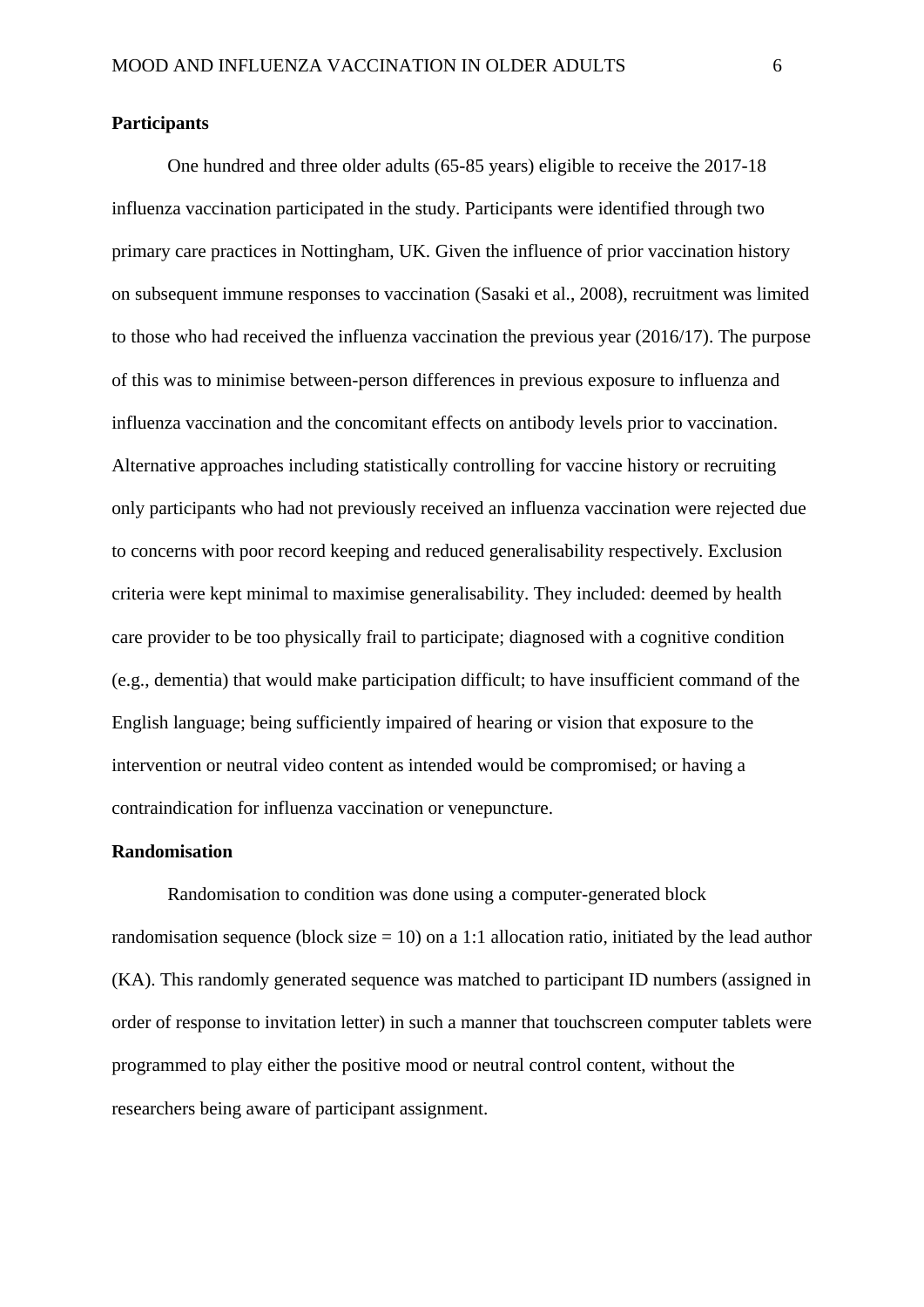#### **Procedure**

Eligible patients at each primary care practice were sent an invitation letter detailing the study and providing researcher contact details. Participants were informed the purpose of the study was to explore the effects of mood on influenza vaccination and that they would be asked to watch a short video. They were not told that there were positive mood and neutral control conditions. Interested individuals contacted the research team via email, telephone, or by returning a reply slip provided with a freepost envelope. After discussing the study with the researchers, those who agreed to participate were sent a detailed information sheet, consent form, and baseline questionnaire to complete and return via post. This questionnaire included sections on demographic information, perceived health status, and trait psychological characteristics related to affective experience.

Participants then attended a session at their local primary care practice (maximum of six participants per session) where they had a pre-vaccination blood sample taken (8ml), height and weight measured, and provided a pre-intervention saliva sample for the measurement of secretory IgA. Participants were then given a demonstration of how to use a touchscreen computer tablet device (Model: ASUS-T101HA) to complete the state affect measures, with a small minority opting to complete measures using printed questionnaires (n=3, 2.9%). Participants then completed pre-intervention measures (approximately 5 minutes) and viewed either the positive mood intervention video or neutral control video on an individual tablet device wearing over-ear headphones, followed by completion of the postintervention measures. For those completing measures on the tablet (presented using OpenSesame software: Mathot, Schreij, & Theeuwes, 2012) - the order of scale presentation (and any items within those scales) was randomised to minimise order effects. Participants then provided a further saliva sample and had a standard dose of the quadrivalent 2017/18 seasonal influenza vaccine administered. The vaccine was administered by a practice nurse or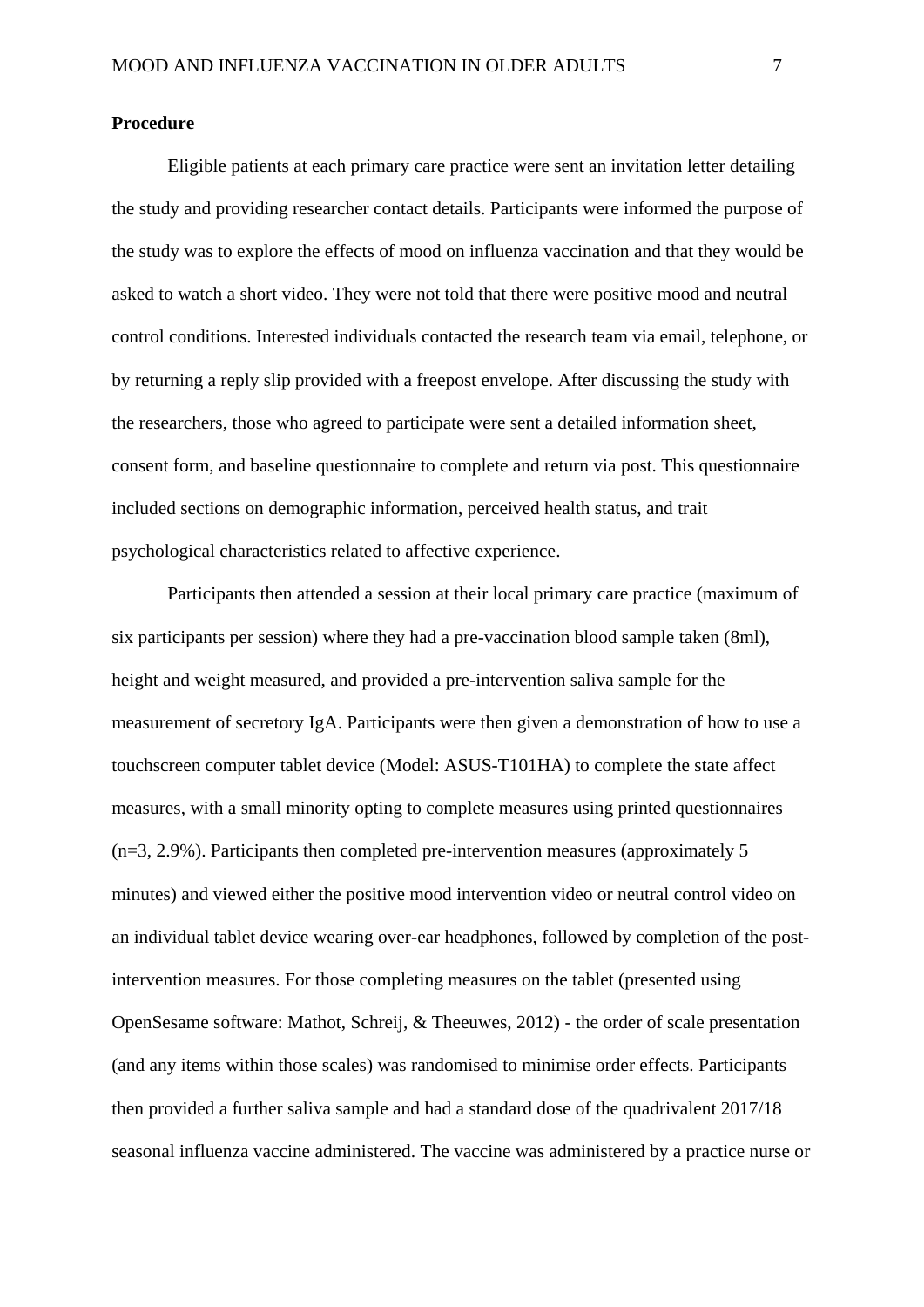health care assistant within five minutes of completing the intervention. Participants returned for follow-up blood samples at four and 16-weeks post-vaccination. Health-care utilization attributable to influenza-like symptoms was assessed by the lead author (KA) who consulted medical records at six months post-vaccination noting any consultations during the prior six months where influenza-like symptoms were assigned read-codes or noted in free-text entries (e.g., runny nose, sore throat, fever), antibiotic prescriptions not clearly attributable to another cause (e.g., urinary tract infection), and where additional investigations related to influenzalike symptoms were ordered (e.g., chest X-ray). Participants received £20 inconvenience payments for taking part in the study. Materials and stimuli used in the study can be accessed

at osf.io/u7h36. 1

1

## **Positive Mood Intervention Condition**

Participants in the positive mood condition viewed a video lasting 15 minutes and 30 seconds specifically developed to increase state affect in older adults. Most previous brief positive affect interventions have been developed for use in young adults and without a clinical context in mind. The development of the intervention is the subject of a related manuscript (Ayling et al., in preparation). In brief, the intervention was iteratively developed following a systematic review of brief interventions that induced positive mood and measured immunity, qualitative focus groups and interviews with older adults and health care professionals, and co-development alongside patient and public involvement partners. These led to some key guiding principles that the intervention should be presented individually, made up of high arousal stimuli in multiple forms (e.g., uplifting music, images, 'classic' comedy) to appeal to different tastes, and be around 15 minutes in duration due to the constraints of a primary care clinical context. Thus, the resulting intervention was a

<sup>1</sup> Please note that while UK copyright laws permitted the limited use of copyright protected works used in the interventions for non-commercial research purposes in the UK at the time this research was conducted (see https://www.gov.uk/guidance/exceptions-to-copyright), copyright restrictions may apply in other countries or as a result of subsequent legislation changes in the UK.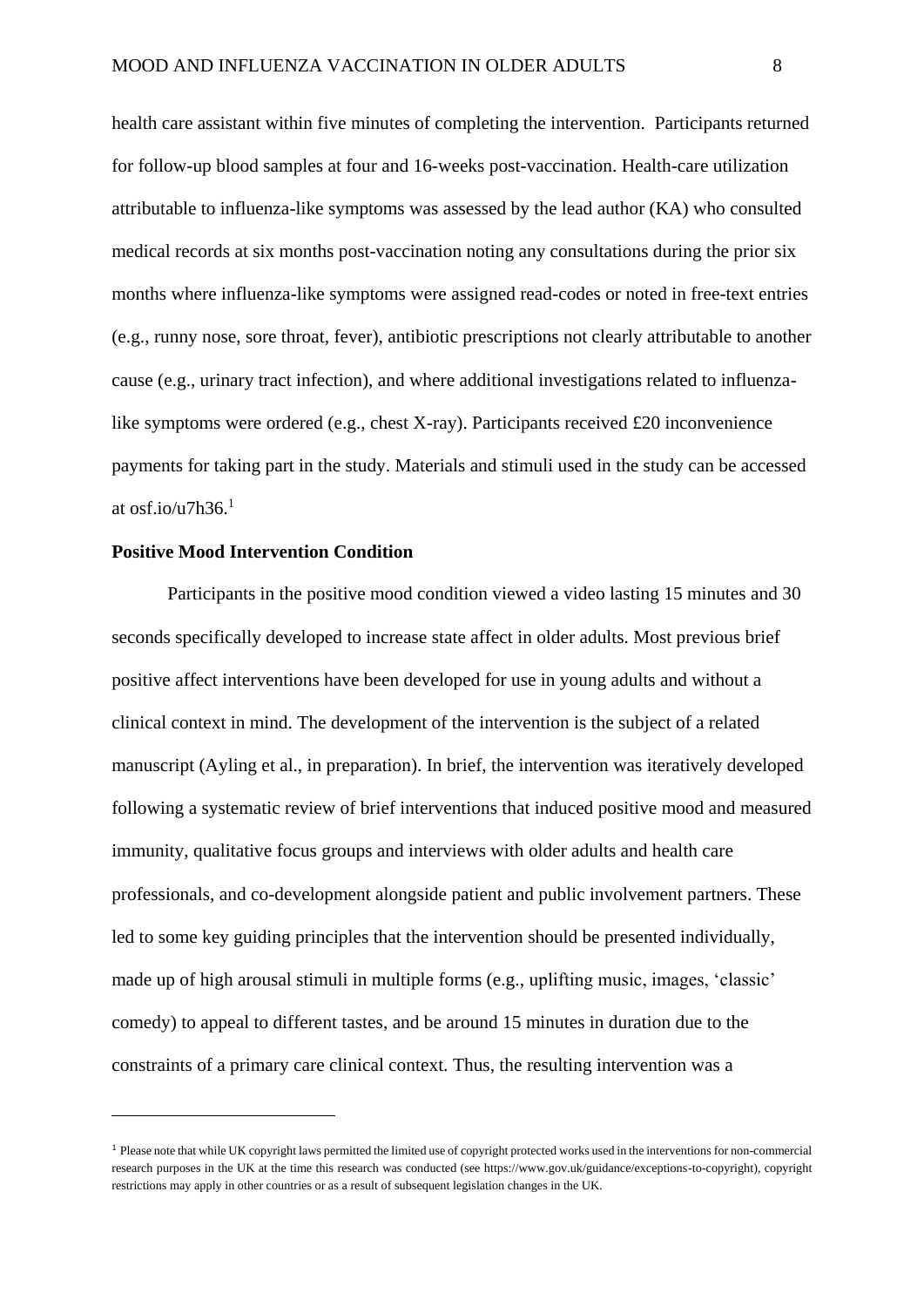combination of these elements. A description of the specific intervention stimuli and the intervention itself can be viewed at osf.io/u7h36. Prior piloting of the intervention in older adults outside of a clinical context indicated that the intervention was successful in inducing significant positive affect increases assessed on a visual analogue scale of happiness (Kontou, Thomas, & Lincoln, 2012), and a pictorial scale of positive affect (see below), but not the positive and negative affect schedule (Watson, Clark, & Tellegen, 1988).

### **Neutral Control Video**

Participants in the control condition viewed a video designed to match key features of the positive mood intervention video (e.g., length, format), but with neutral emotional content. For example, videos included documentary and lecture clips, music judged to be non-emotive, and images with neutral emotional valence from the Nencki Affective Picture System (Marchewka, Zurawski, Jednoróg, & Grabowska, 2014).

## **Measures**

**Baseline/trait measures.** Perceived health status was measured using the 12 item Health Status Questionnaire 2.0 (Barry, Kaiser, & Atwood, 2007). Participants indicated the extent to which they experienced a variety of health-related difficulties (e.g., "How much bodily pain have you had during the past 4 weeks?") on Likert-type scales. Items covered a broad range of health-relevant domains including physical functioning, social functioning, bodily pain, and mental health. Responses were weighted in accordance with published guidelines and summed to calculate a total perceived health status score ( $\alpha = .91$ ), with higher scores indicating greater perceived health.

Trait positive and negative affect were measured using the Positive and Negative Affect Schedule (Watson et al., 1988). Participants were presented with 10 positive (e.g., excited) and 10 negative (e.g., ashamed) emotion adjectives, which they were asked to rate the extent to which they felt that way ''in general" on a five-point scale ("very slightly or not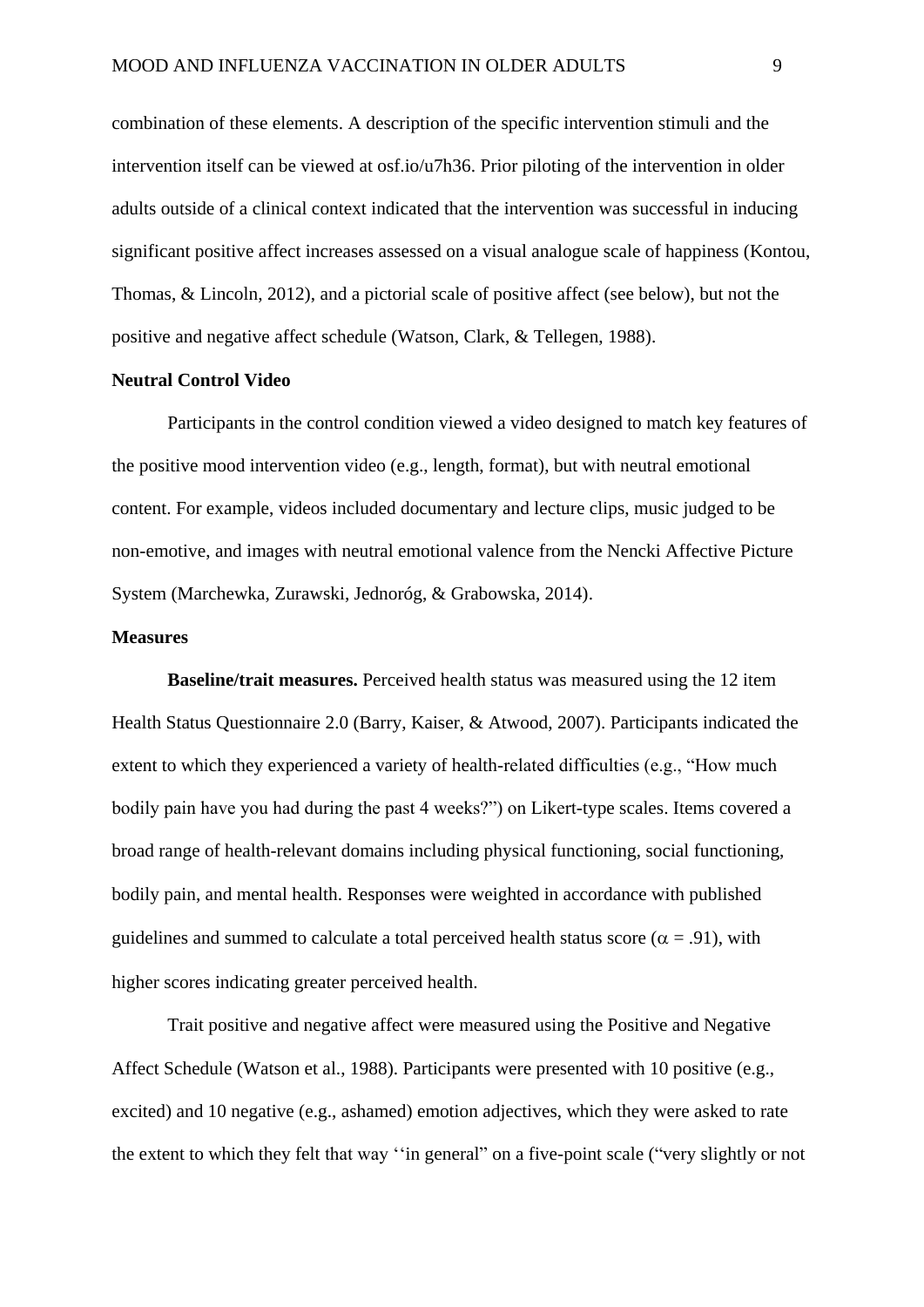at all" – "extremely)". Positive ( $\alpha$  = .92) and negative affect subscales ( $\alpha$  = .92) were created by summing the scores of positive and negative adjectives respectively, with higher scores indicating greater trait positive and negative affect respectively.

Trait optimism was measured using the Revised Life Orientation Test (Scheier, Carver, & Bridges, 1994). Participants were asked to indicate the extent to which they agreed with 10 statements about themselves (e.g. "In uncertain times, I usually expect the best") on a five-point scale ranging from "strongly disagree" to "strongly agree". Four items were filler questions, with the remaining six used to compute a trait optimism score ( $\alpha = .73$ ) with higher scores indicating with greater optimism.

Trait emotional reactivity was measured using the 21-item Emotional Reactivity Scale (Nock, Wedig, Holmberg, & Hooley, 2008). Participants were asked to indicate the extent to which they felt particular statements reflect themselves (e.g., "I experience emotions very strongly") on a five-point scale ranging from "not at all like me" to "completely like me". Items scores were then summed ( $\alpha = .96$ ), with greater scores indicating greater trait emotional reactivity.

**State affect measures.** Prior to, and immediately following, viewing either the positive mood or neutral control video all participants completed the Affective Slider (Betella & Verschure, 2016), the state version of the Positive and Negative Affect Schedule (Watson et al., 1988), and an internally developed pictorial measure of positive affect tailored for older adults (described below). The primary outcome measure was the Affective Slider, as prior piloting of the intervention in community samples raised concerns regarding sensitivity of the Positive and Negative Affect Schedule to acute changes in mood, and the pictorial measure had not yet gone through robust reliability testing.

*Affective slider.* Participants were asked to place a mark representing "how you feel right now, that is, at the present moment", on two horizontal sliding visual analogue scales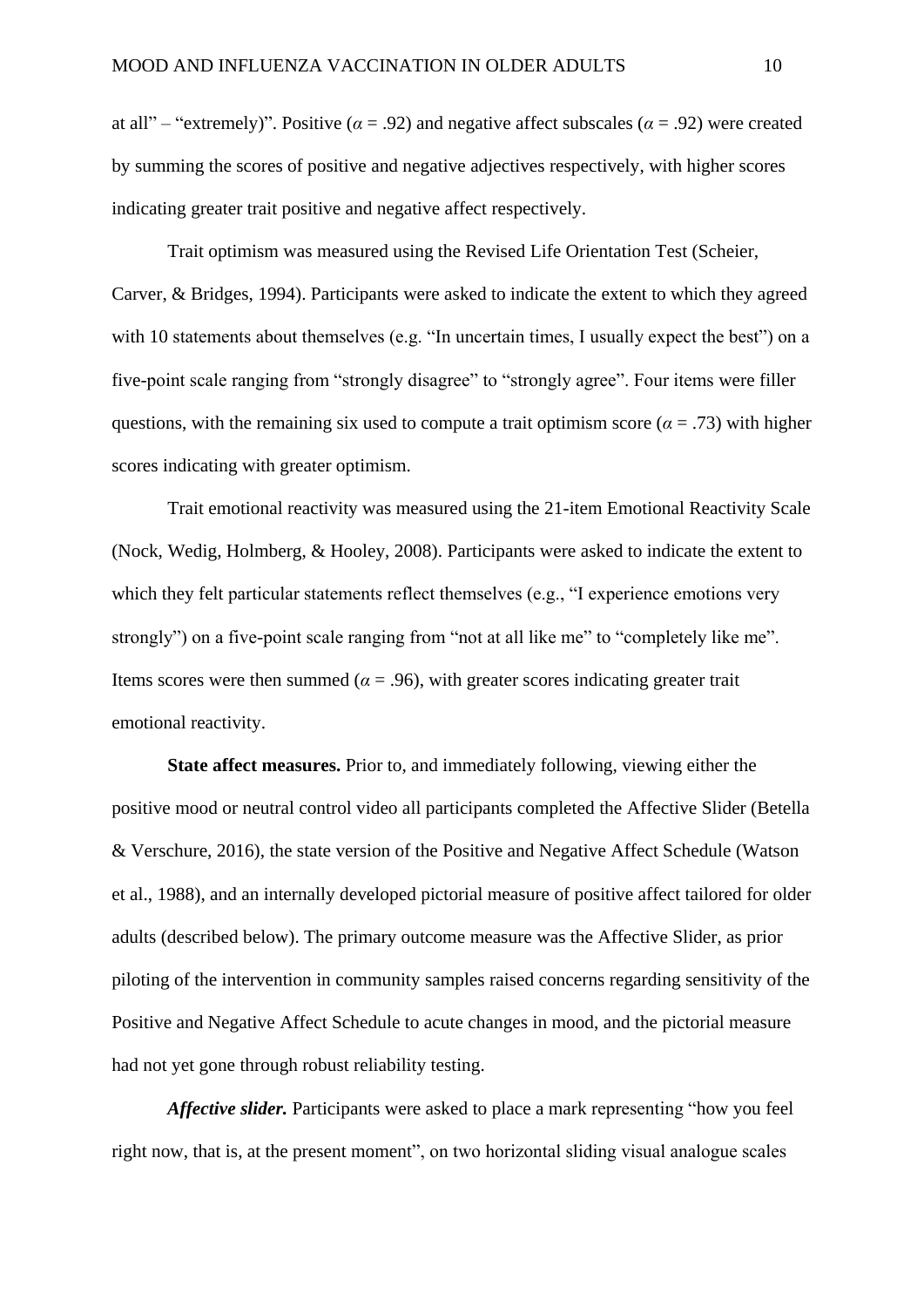representing emotional valence and arousal. Each scale was presented with corresponding cartoon faces depicting high and low levels of pleasure and arousal respectively. Scores range from 0 to 100 with higher scores indicating greater pleasure and arousal (hereafter referred to as slider-valence and slider-arousal scores). The Affective Slider has previously been shown to compare favourably against the Self-Assessment Manikin and be responsive to affective stimuli (Betella & Verschure, 2016).

*Positive and negative affect schedule (PANAS).* The state version of this scale (Watson et al., 1988) consists of 20 emotion adjectives for which participants indicated the extent to which they felt that way "right now, that is, at the present moment" - on a five-point scale. Positive (mean  $\alpha = .89$ ) and negative affect subscales (mean  $\alpha = .89$ ) were created by summing the scores of positive and negative adjectives respectively.

*Pictorial scale of positive affect.* Participants completed a single-item photo-based measure of positive affect tailored for older adults, the development of which is the subject of a different manuscript (Ayling et al., in preparation). Participants were presented with six groups of images (including older adult faces) depicting varying degrees of positive affect, ranging from neutral to extremely happy. They were then asked to select the group of images which best reflected "how you feel right now, that is, at the present moment". Piloting in community samples showed this scale was sensitive to mood induction, and significantly positively correlated with the neutral-happy dimension of the revised Visual Analogue Mood Scale (Kontou et al., 2012), and the state version of the PANAS positive affect scale.

# **Immune Measures**

**Antigen specific IgG.** Venous blood samples (8 ml) were obtained for the measurement of IgG antibody levels at baseline, 4 weeks post-vaccination, and 16 weeks post-vaccination. The rationale for the timings of blood samples was that IgG antibody levels are at their peak approximately 4 weeks post-vaccination (Gross et al., 1996), whereas 16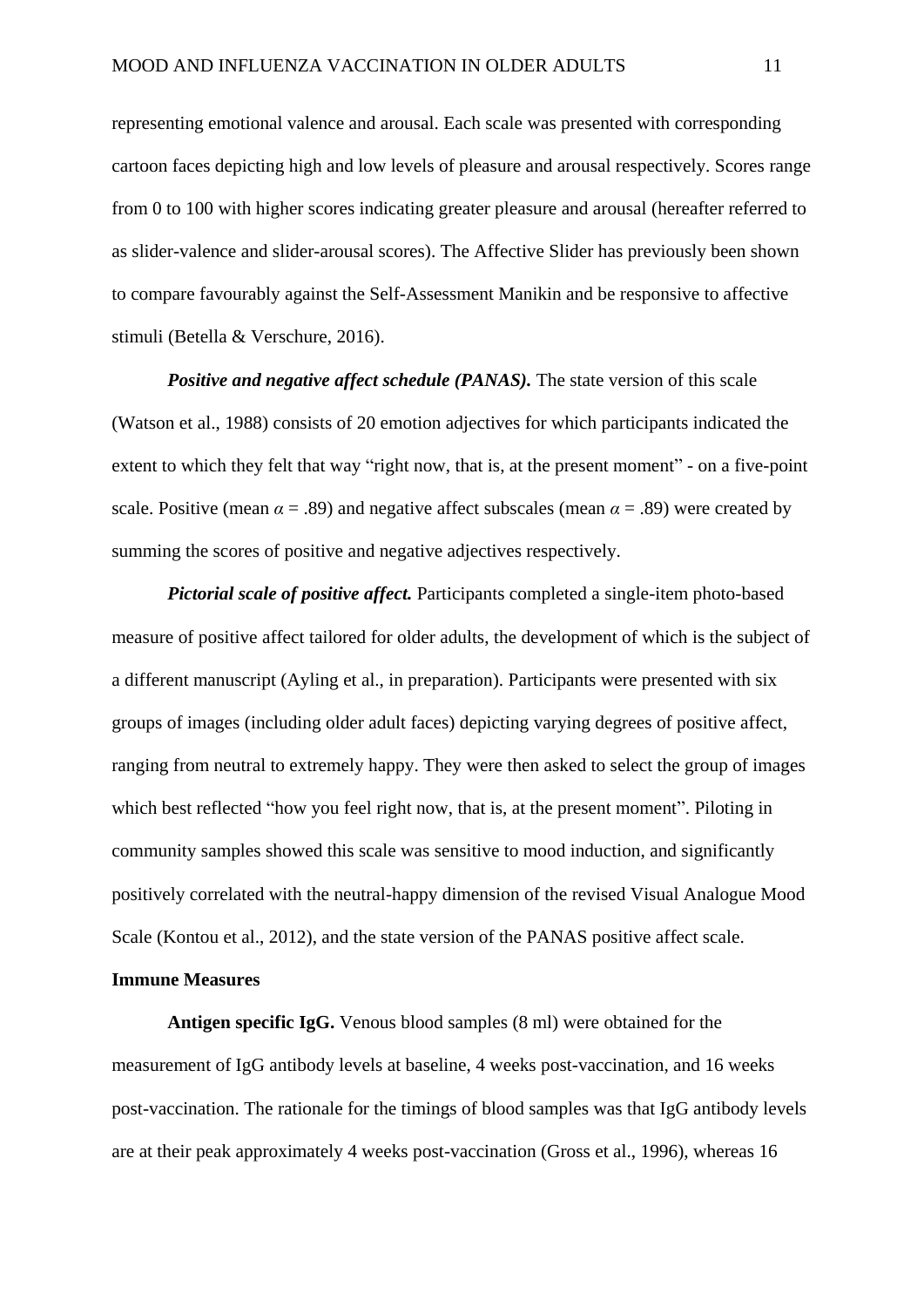weeks post-vaccination coincides with the anticipated peak of influenza incidence in the UK (i.e., January-March) at which point sustained high levels of antibody may be of particular clinical benefit. After clotting at room temperature, samples were centrifuged at 2000*g* for 10 minutes after which sera were separated and stored at -20°C until analysis. Influenza IgG antibodies for each of the strains contained in the vaccine were measured via enzyme-linked immunoassay (ELISA). The following description outlines the protocol used, with aspiration and washes with three cycles of 80  $\mu$ l 0.05% Tween-20 solution in phosphate buffered saline (PBS) occurring between each step, with all incubations at room temperature unless otherwise stated. All samples were analysed in duplicate (samples mean intra-assay  $CV =$ 3.97%) with dilutions and pipetting into plates were performed by using a computerised pipetting system (Precision XS, BioTek) for accuracy.

Antigens (A/Hong-Kong/4801/2014; A/Michigan/45/2015; B/Brisbane/60/2008; B/Phucket/3073/2013; National Institute of Biological Standards and Control) were diluted to 0.5 µgHA/ml, 1 µgHA/ml, 0.25 µgHA/ml, and 0.25 µgHA/ml respectively in carbonatebicarbonate buffer with 20 µl added to 384-well plates (NUNC MaxiSorp, Thermo Fisher Scientific). Alongside this, 15 two-fold serial human IgG dilutions (top dilution 2  $\mu$ g/ml; Merek) were added in duplicate  $(20 \mu l)$  to each plate to form a calibration curve and left at  $4^{\circ}$ C overnight. Wells were then blocked with 40  $\mu$ l of 3% bovine serum albumin in PBS for 1 hour. Sera diluted at 1:4000 in PBS was added in duplicate  $(20 \mu l)$  for each antigen for two hours. PBS was added to the calibration curve for the same period. Following this, 20 µl of biotinylated anti-human IgG (vector labs) diluted to 1:320000 in PBS was added for a further 2 hours. Streptavidin-HRP (R&D systems) diluted at 1:40 in PBS was then added to wells for 15 minutes. Finally,  $20 \mu l$  of tetramethylbenzidine substrate solution (Sigma-Aldrich) was added to each well for 10 min, before the reaction was stopped with 20  $\mu$ l of 1N sulphuric acid. Plates were then scanned at 450 nm on a GloMax Explorer instrument (Promega).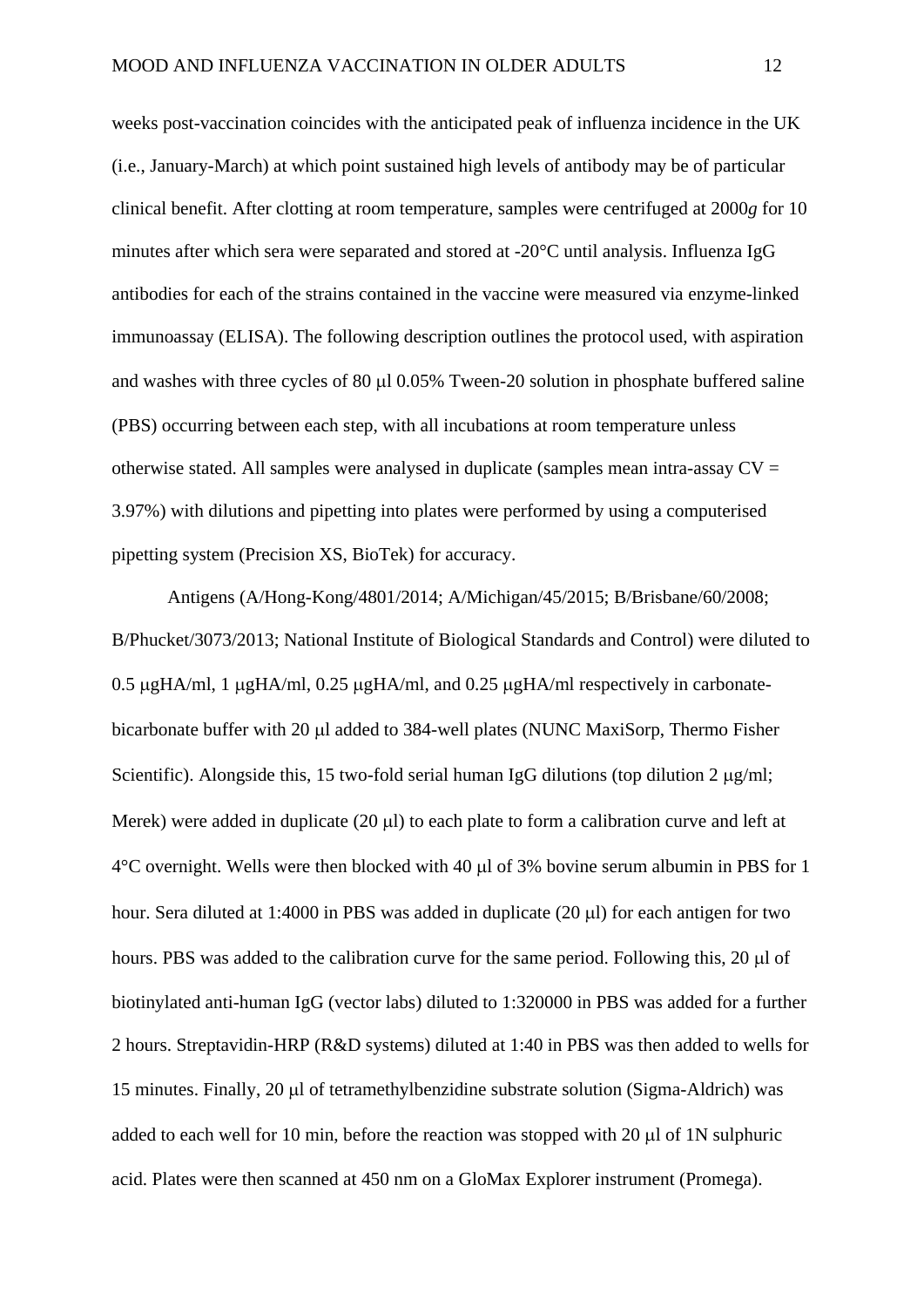Signals from samples were interpolated from the human IgG calibration curve on each plate, with a set of 40 repeated samples processed on each plate used to normalise assays run across different days. Values were then multiplied by the serum dilution score (i.e., 4000) for ease of data presentation.

**Secretory IgA.** Unstimulated passive drool saliva samples were obtained immediately prior to, and following, viewing the positive mood or neutral control video. Participants were asked to allow saliva to accumulate in their mouth for two minutes, passing saliva into polypropylene vials through a SalivaBio collection aid (Salimetrics/Stratech). All vials were weighed before and after saliva collection to determine salivary flow rate. Samples were stored at -20°C until analysis. Secretory IgA levels were determined using a commercial indirect ELISA kit, according to manufacturer instructions (see Salimetrics, 2017). Secretory IgA secretion rate  $(\mu g/min)$  was calculated by multiplying secretory IgA concentration from the assay by salivary flow rate, divided by the total collection time.

## **Statistical Analysis**

Statistical analyses were performed using IBM SPSS Statistics (version 25) and GraphPad Prism (version 7). The primary outcome was between group differences in state affect following the intervention or neutral control video. *A priori* sample size calculations indicated a sample of 102 participants would be needed to detect a medium-sized  $(d=0.5)$ between group effect in state affect scores in a one-tailed independent samples t-test with 80% power. A recent meta-analysis we conducted of brief-mood enhancing interventions and immunity (Ayling et al., under review) suggested that successful brief (i.e., single session) interventions tend to have an average effect size on mood of around  $d=0.6$ , although there was significant heterogeneity. However, only one of the trials in that review included older adults and it is not yet established how large a mood effect would have to be to be 'immunerelevant'. Given this, we decided a priori that a medium sized effect on mood would be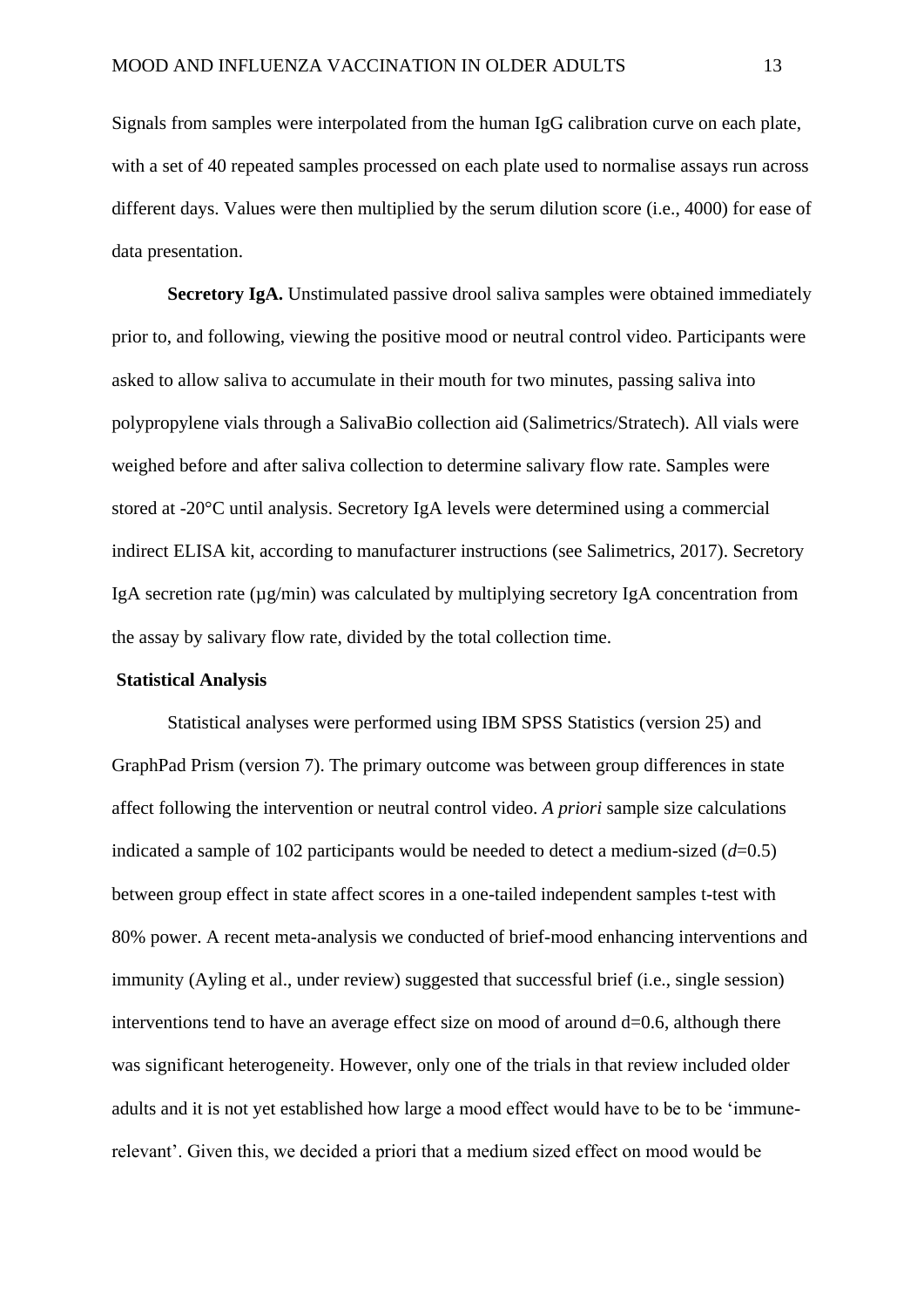comparable to other successful mood manipulations in younger cohorts and thus powered the trial accordingly. However, given our focus on between group differences we conducted a series of two-way analyses of variance comparing change in state affect scores across groups. Normality of distributions were assessed via the examination of histograms, with log<sub>2</sub> or reciprocal transformations used to improve normality where possible if significant skew was evident. Paired sample t-tests, or non-parametric equivalents were used to explore withingroup effects. The potential influence of trait psychological characteristics on state affect responses was also explored. This involved a series of multiple regression analyses entering trait measures individually to predict post-intervention state affect scores controlling for preintervention scores. Those trait measures that significantly predicted post-intervention state affect scores were entered simultaneously in a further model to test whether they were independent predictors.

This trial was not *a priori* powered to detect significant between group differences in immunological outcomes but to determine if there was early evidence of an effect of the intervention on immunity and to explore the feasibility of a subsequent, appropriately powered trial. As such, results for immunological outcomes are primarily presented descriptively, with inferential tests conducted for the purpose of describing effect sizes. For secretory IgA outcomes we conducted a two-way analysis of variance comparing change from pre- to post-intervention between groups. For antigen specific IgG levels we conducted a series of one-way analyses of covariance comparing between group post-intervention IgG levels, in order to better control for pre-intervention differences. Given prior findings that trait psychological characteristics and health status can influence immunological responses to vaccination (Gross, Quinnan, Weksler, Setia, & Douglas, 1989; Marsland, Cohen, Rabin, & Manuck, 2006), we explored this across the entire cohort. To do this, a series of multiple regression analyses predicting post-intervention antigen-specific IgG were conducted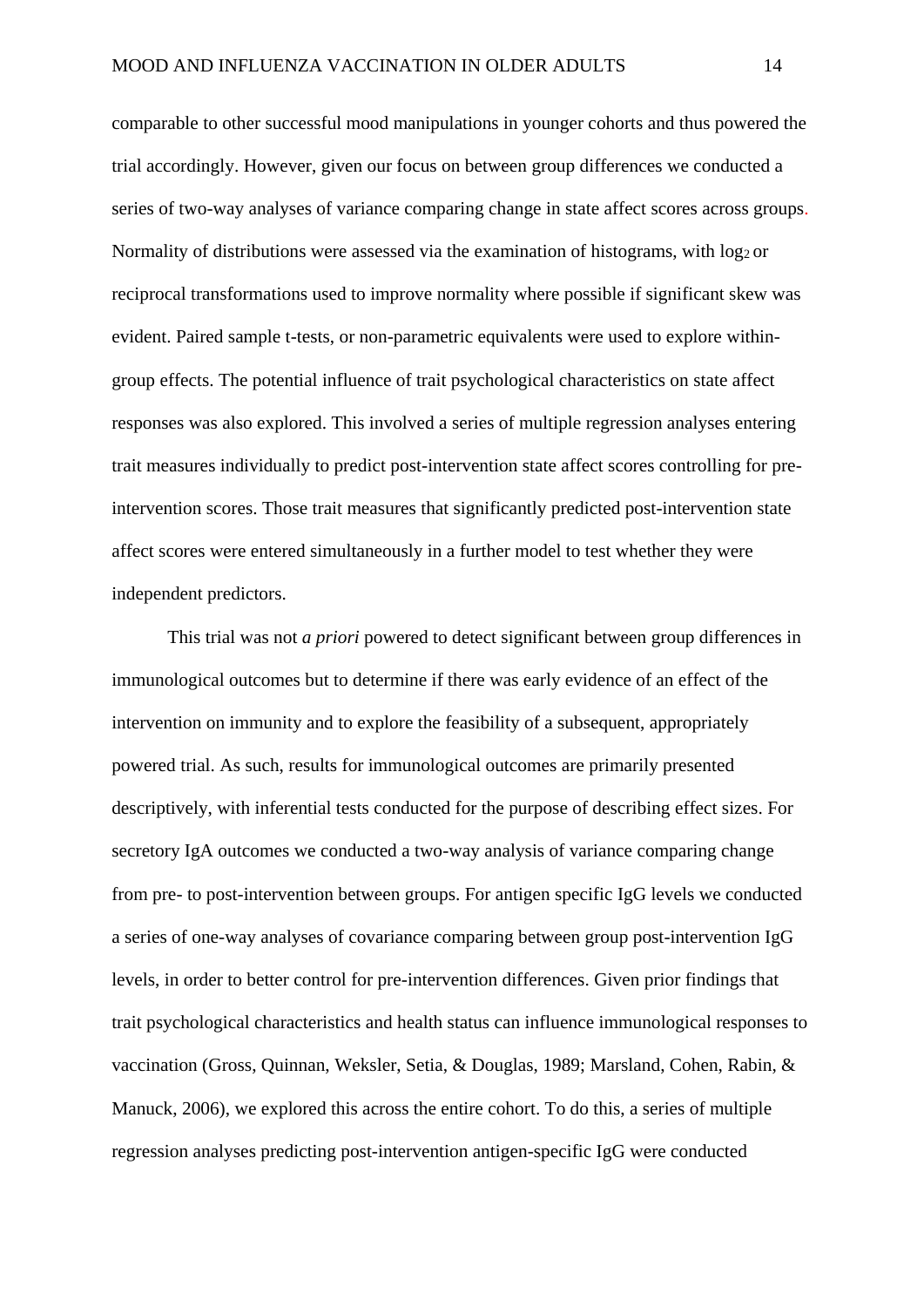controlling for pre-intervention IgG levels and condition in step one, with trait psychological characteristics and health status entered individually in step two. Where multiple significant predictors were identified they were entered simultaneously in a further model to test whether they were independent predictors.

As levels of missing outcome data were low (see supplementary appendix) and found to be missing completely at random (Little's MCAR test:  $\chi^2(237) = 236.12$ ,  $p = .504$ ), we performed intention-to-treat analyses with listwise deletion for analyses where follow-up data were missing. We also performed per-protocol analyses excluding three participants (two from neutral control group, one from positive mood group) who did not complete study activities as intended (one was observed putting the tablet down and not watching the presented stimuli, one was observed watching another nearby participant's tablet screen, and one was delayed in receiving their vaccine after completing tablet activities). Nearly all perprotocol analyses did not result in any differing interpretations of the results presented below, thus only those which potentially impact on findings are presented here.

### **Results**

#### **Participant Recruitment & Randomisation**

Figure 1 shows the flow of participants through the study. Of the 1131 patients invited to participate, 106 (9.4%) consented. Of these 103 (97.2%) attended the appointment to receive their vaccination and were randomised to view the intervention or neutral control video. Retention throughout the study was high, with 102 (96.2%) participants attending follow-ups at four weeks post-vaccination, and 98 attending follow-ups at 16 weeks postvaccination (92.5%). Table 1 shows the baseline characteristics of participants in each group. Pre-intervention there were no significant differences between groups on any demographic, psychological, or immunological factors.

# **Psychological Outcomes**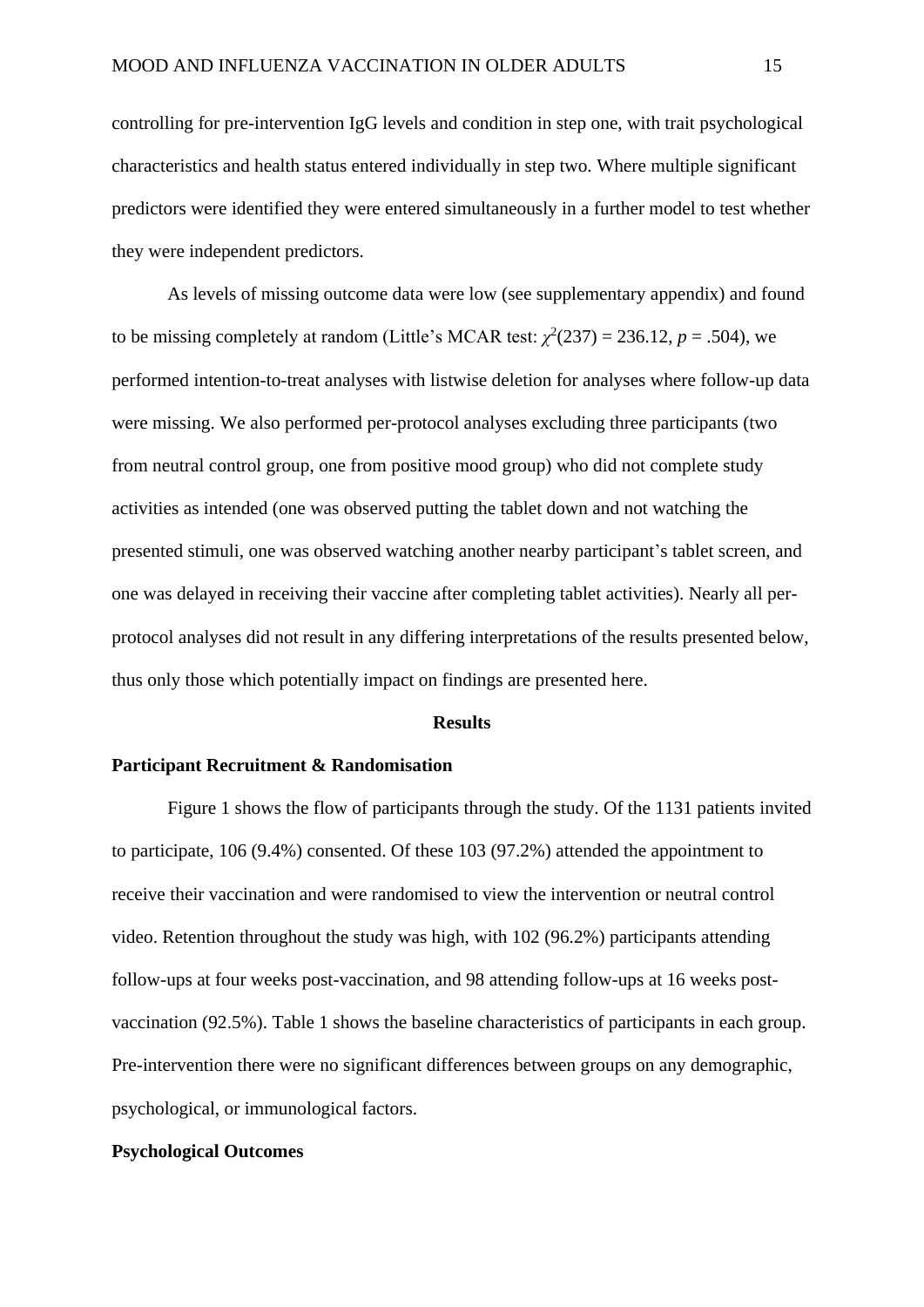**State affect outcomes.** We performed two-way mixed analyses of variance to compare the effects of the positive mood intervention and neutral control videos on state affect. Pre- and post-intervention scores on state affect measures can be seen in Table 2. Participants in the positive mood group had significantly greater improvements from pre- to post-intervention for slider valence  $[F(1,98) = 6.97, p = .010,$  partial  $\eta^2 = .066, 90\%$  CI (.009, .157)], and pictorial positive affect scores  $[F(1,96) = 8.83, p = .004,$  partial  $p^2 = .084, 90\%$  CI (.017, .181)] as indicated by significant time by group interactions. There were no statistically significant time by group interactions for slider-arousal  $[F(1,98) = 3.36, p = .070$ , partial  $p^2 =$ .033, 90% CI (.000, .108)] or PANAS scores [positive affect: *F*(1,99) = 0.19, *p* = .668, partial  $η<sup>2</sup> = .002$ , 90% CI (.000, .039); negative affect: *F*(1,101) = 0.22, *p* = .642, partial η<sup>2</sup> = .002, 90% CI (.000, .040)].

Paired Wilcoxon signed rank tests examining state affect in the groups individually showed that following the intervention the positive mood group significantly increased in slider-valence  $(Z = -4.21, p < .001, r = .60)$ , slider-arousal  $(Z = -2.92, p = .003, r = .42)$ , and pictorial positive affect scores ( $Z = -3.70$ ,  $p < .001$ ,  $r = .53$ ), significantly decreased in PANAS negative affect scores  $(Z = -3.95, p < .001, r = -.51)$ , but had no statistically significant change in PANAS positive affect scores  $(Z = -1.66, p = .098, r = .23)$ . In contrast, there were no significant changes in the neutral control group following viewing the video (Slider-Valence: *Z* = -.24, *p* = .810, *r* = .03; Slider-Arousal: *Z* = -.11, *p* = .912, *r* = -.02; pictorial positive affect scores:  $Z = -.13$ ,  $p = .895$   $r = -.02$ ; PANAS negative affect:  $Z = -1.93$ , *p* = .053, *r* = -.27; PANAS positive affect: *Z* = -.64, *p* = .524, *r* = .09). In per protocol analyses, the decrease in PANAS negative affect scores in the neutral control group became statistically significant  $(Z = -1.99, p = .046)$ .

**Influence of trait psychological characteristics on state affect outcomes.** Multiple regression analyses were conducted to examine the influence of trait psychological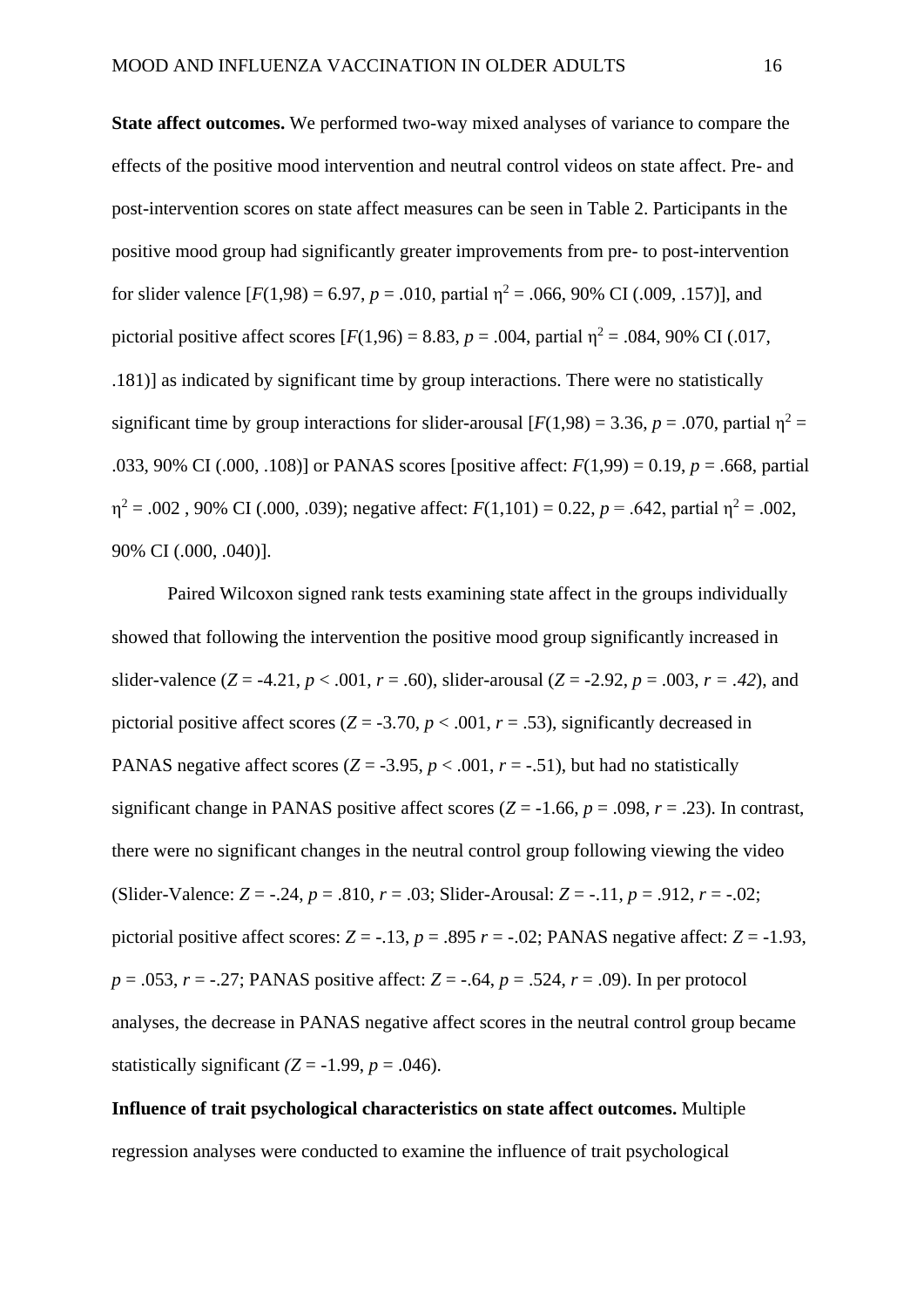characteristics on state affect responses. Within the positive mood group, higher slidervalence and slider-arousal scores following the intervention (controlling for pre-intervention scores) were significantly predicted by lower trait negative affect (slider-valence:  $\beta = -0.312$ , *p*  $= .003$ . Model:  $F(2, 44) = 40.37$ ,  $p < .001$ ,  $R^2 = .631$ ; slider-arousal:  $\beta = -.348$ ,  $p = .003$ . Model:  $F(2, 44) = 43.68$ ,  $p < .001$ ,  $R^2 = .665$ ) and trait emotional reactivity (slider-valence:  $\beta$  $=$  -.274,  $p = .008$ . Model:  $F(2, 43) = 34.12$ ,  $p < .001$ ,  $R^2 = .613$ ; slider-arousal:  $\beta = -.247$ ,  $p =$ .027. Model:  $F(2, 43) = 34.14$ ,  $p < .001$ ,  $R^2 = .614$ ) in separate regression models. Entering trait negative affect and emotional reactivity into regression models simultaneously indicated neither were independent significant predictors above pre-intervention scores<sup>2</sup>. Higher pictorial positive affect scores following the intervention were significantly predicted by lower trait negative affect ( $\beta$  = -.438,  $p$  = .001. Model:  $F(2, 43)$  = 10.92,  $p < .001$ ,  $R^2$  = .337) and higher trait optimism ( $\beta$  = .305,  $p$  = .033. Model:  $F(2, 44) = 5.70$ ,  $p = .006$ ,  $R^2 = .206$ ) when considered separately. However, when entered into the model simultaneously only trait negative affect was an independent significant predictor ( $\beta$  = -.407,  $p$  = .008. Model: *F*(3, 40)  $= 7.61, p < .001, R<sup>2</sup> = .316$ ). No trait psychological characteristics significantly predicted state PANAS outcomes in the positive mood intervention group following the intervention. In the neutral control group, higher slider-arousal scores following the intervention were predicted by greater trait positive affect ( $\beta$  = .362,  $p$  = .016. Model:  $F(2, 42)$  = 6.48,  $p$  = .004,  $R<sup>2</sup> = .236$ ) and higher PANAS negative affect scores following the intervention were predicted by lower trait positive affect scores ( $\beta$  = -.357,  $p$  = .035. Model:  $F(2, 42)$  = 4.22,  $p$  $= .021, R^2 = .17$ .

## **Immunological Outcomes**

1

 $<sup>2</sup>$  In per protocol analysis, for slider-arousal scores only trait negative affect was an independent significant predictor above pre-intervention</sup> scores  $(\beta = -.27, p = .048$ . Model:  $F(3, 40) = 28.41, p < .001, R^2 = .681$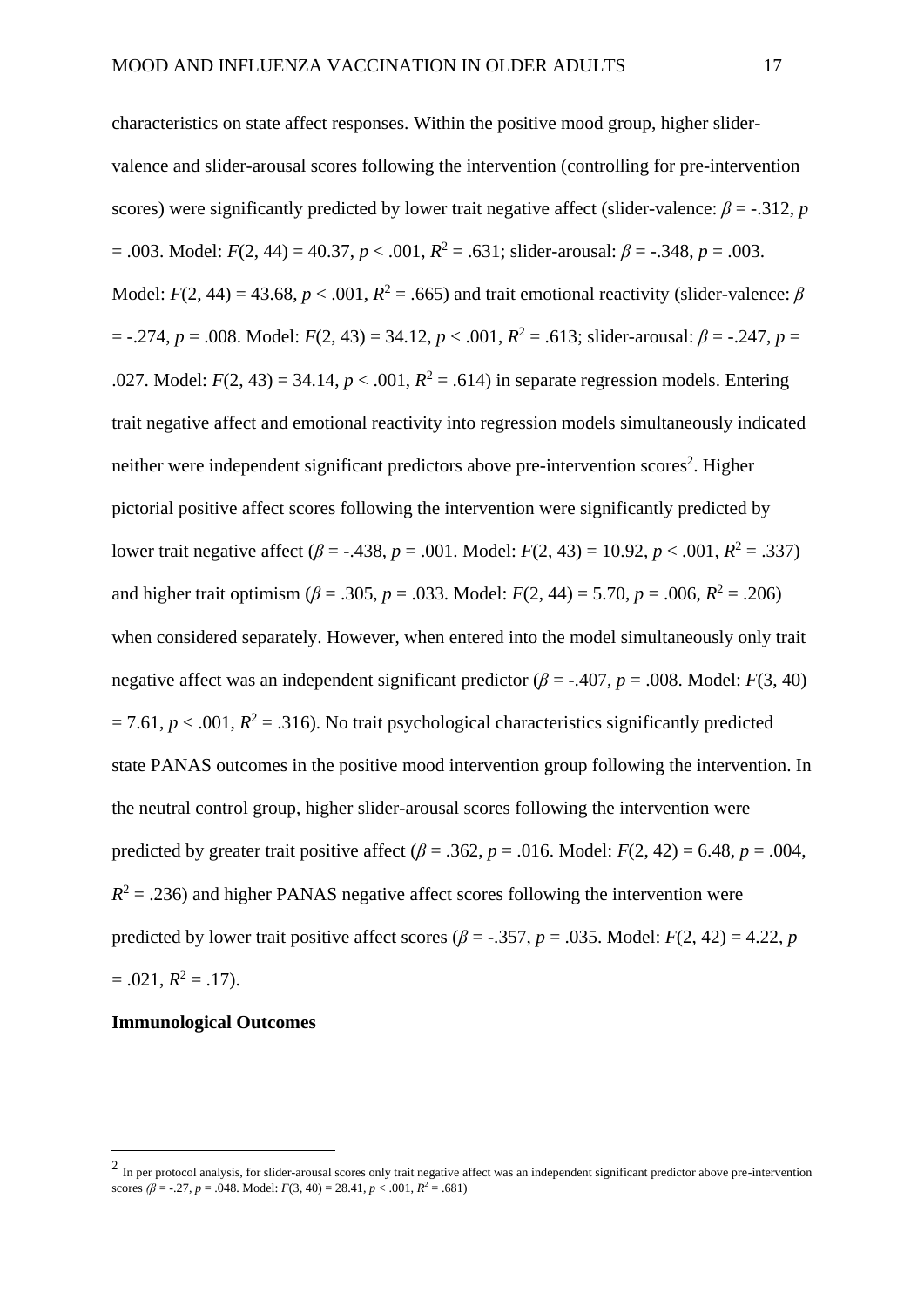**Secretory IgA.** Only 81 participants (37 neutral control group, 44 positive mood group) produced sufficient saliva for analysis at both pre- and post-intervention. Pre- and postintervention s-IgA levels can be seen in Table 2. We conducted two-way mixed analyses of variance, to compare the effects of the positive mood intervention and neutral control videos on s-IgA secretion rates. There was no significant time by group interaction in postintervention secretory IgA rates  $[F(1, 79) = .00, p = .996$ , partial  $n^2 < .001$ , 90% CI (.000, .000)]. There was however a significant main effect of time, such that secretory IgA increased over time across groups  $[F(1, 79) = 20.64, p \le 0.001$ , partial  $\eta^2 = .207$ , 90% CI (.087, .327)]. Paired sample t-tests examining groups individually revealed secretory IgA rates significantly increased from pre-video to post-video samples in both positive mood intervention  $[t(43) = -3.36, p = .002, d = .51]$  and neutral control groups  $[t(36) = -3.08, p =$  $.004, d = .51$ ].

**Influenza-specific IgG***.* As expected, IgG antibody levels for all strains significantly increased following vaccination [B/Brisbane:  $F(2, 192) = 27.78$ ,  $p < .001$ , partial  $\eta^2 = .22$ , 90% CI (.139, .300); B/Phucket: *F*(1.85, 177.65) = 41.82, *p* < .001, partial η<sup>2</sup> = .30 , 90% CI (.209, .382); A/Hong-Kong:  $F(2, 192) = 16.71$ ,  $p < .001$ , partial  $\eta^2 = .15$ , 90% CI (.074, .219); A/Michigan:  $F(1.74, 165.68) = 36.90$ ,  $p < .001$ , partial  $\eta^2 = .28$ , 90% CI (.183, .361)]. Pairwise comparisons (Bonferroni-adjusted) revealed that for both B strains, IgG levels significantly increased from baseline to four weeks post-vaccination (B/Brisbane:  $M<sub>diff(log)</sub>$ ) = 0.24,  $p < .001$ ; B/Phucket:  $M<sub>diff(log)</sub> = 0.48$ ,  $p < .001$ ) and from four to 16 weeks postvaccination (B/Brisbane: *M* diff(log) = 0.14,  $p = .016$ ; B/Phucket: *M* diff(log) = 0.24,  $p = .014$ ). For both A strains, IgG levels were significantly higher from baseline at both 4 and 16 weeks post-vaccination (A/Hong-Kong: four weeks -  $M_{diff(log)} = 0.34$ ,  $p < .001$ ; 16 weeks -  $M_{diff(log)}$  $= 0.24, p < .001$ ; A/Michigan: four weeks - *M*diff(log) = 0.40, *p* <.001; 16 weeks - *Mdiff*(log) =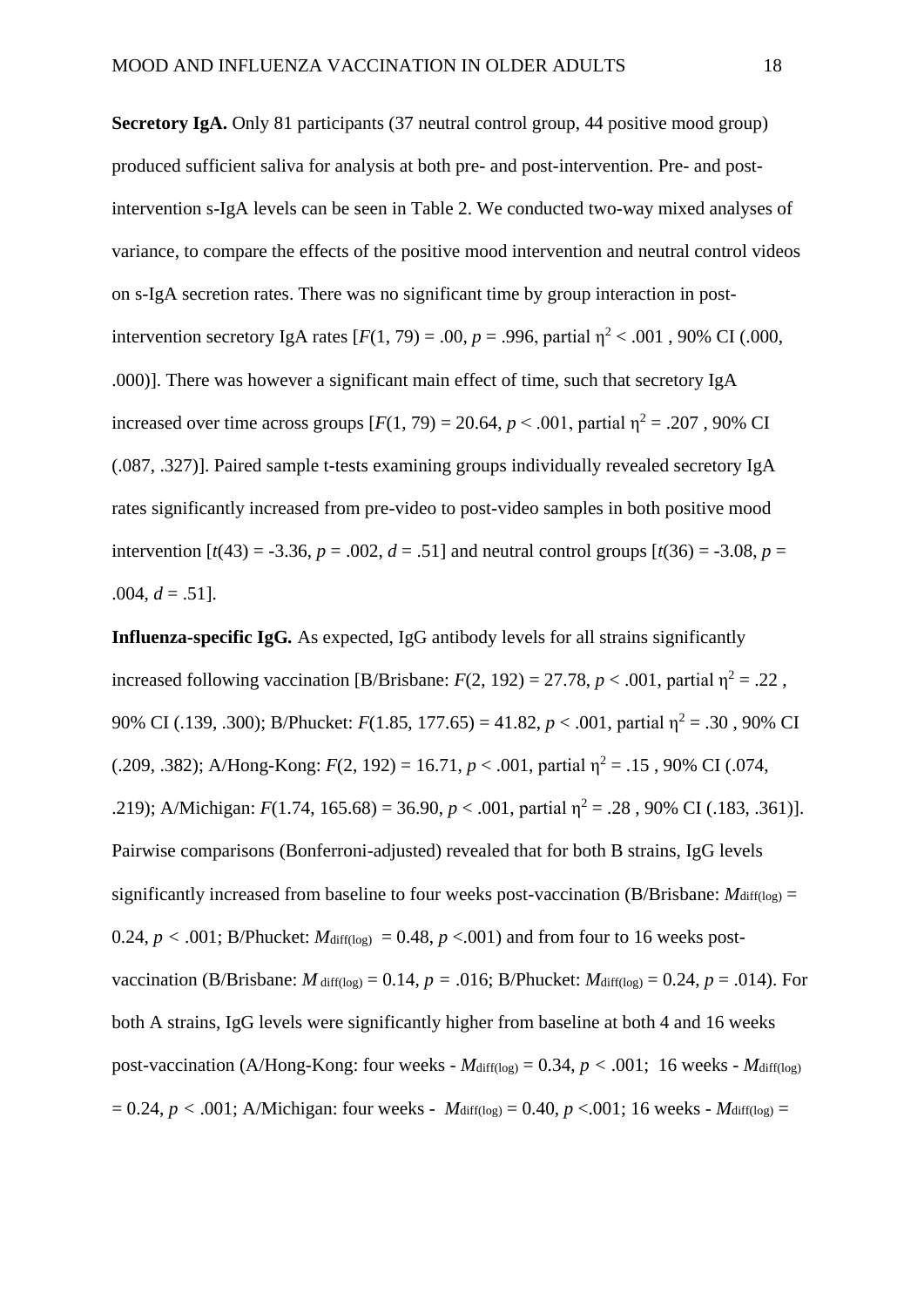One way analyses of covariance showed that after adjusting for baseline antibody levels, mean post-vaccination antibody levels were not statistically significantly different between groups [A/Hong-Kong: four weeks -  $F(1, 99) = 0.61$ ,  $p = .438$ , partial  $\eta^2 = .006$ , 90% CI (.000, .055); 16 weeks -  $F(1, 95) = 0.43$ ,  $p = .516$ , partial  $n^2 = .004$ , 90% CI (.000, .051); A/Michigan: four weeks -  $F(1, 99) = 0.18$ ,  $p = .671$ , partial  $\eta^2 = .002$ , 90% CI (.000, .038); 16 weeks -  $F(1, 94)$  < 0.01,  $p = .980$ , partial  $\eta^2$  < .001, 90% CI (.000, .000); B/Brisbane: four weeks –  $F(1, 99) = 0.69$ ,  $p = .409$ , partial  $\eta^2 = .007$ , 90% CI (.000, .057); 16 weeks -  $F(1, 95) = 0.79$ ,  $p = .377$ , partial  $\eta^2 = .008$ , 90% CI (.000, .062); B/Phuket: four weeks -  $F(1, 99) = 0.02$ ,  $p = .892$ , partial  $\eta^2 < .001$ , 90% CI (.000, .008); 16 weeks -  $F(1, 99)$ 95) = 0.64,  $p = .426$ , partial  $\eta^2 = .007$ , 90% CI (.000, .058)] although point-estimates for all effect sizes were in the predicted direction, favouring the positive mood intervention over neutral control (see Figure 2). The only exception to this was in per protocol analyses, for A/Michigan IgG levels at 16 weeks post-vaccination.

**Influence of trait measures on IgG outcomes.** To examine the role of trait psychological characteristics and health status on IgG responses to vaccination, irrespective of group assignment, a series of linear regression models were performed. These showed trait positive affect was a significant independent predictor above pre-intervention IgG levels and condition of B/Phuket IgG levels at 16 weeks post-vaccination  $\beta$  = .172, *p* = .045. Model: *F*(3, 86) = 18.30, *p* < .001,  $R^2$  = .390,  $\Delta R^2$  = .029,  $\Delta F$  (1, 86) = 4.15, *p* = .045]. Trait negative affect significantly predicted the B/Phuket IgG levels at 4 weeks post-vaccination  $\beta = .148$ , *p*  $= .037$ . Model:  $F(3, 87) = 39.00, p < .001, R^2 = .559, \Delta R^2 = .022, \Delta F(1, 87) = 4.48, p = .037$ . Both trait positive affect and optimism were predictive of B/Brisbane IgG levels at 16 weeks post-vaccination [trait positive affect:  $\beta = .147$ ,  $p = .033$ . Model:  $F(3, 86) = 44.71$ ,  $p < .001$ ,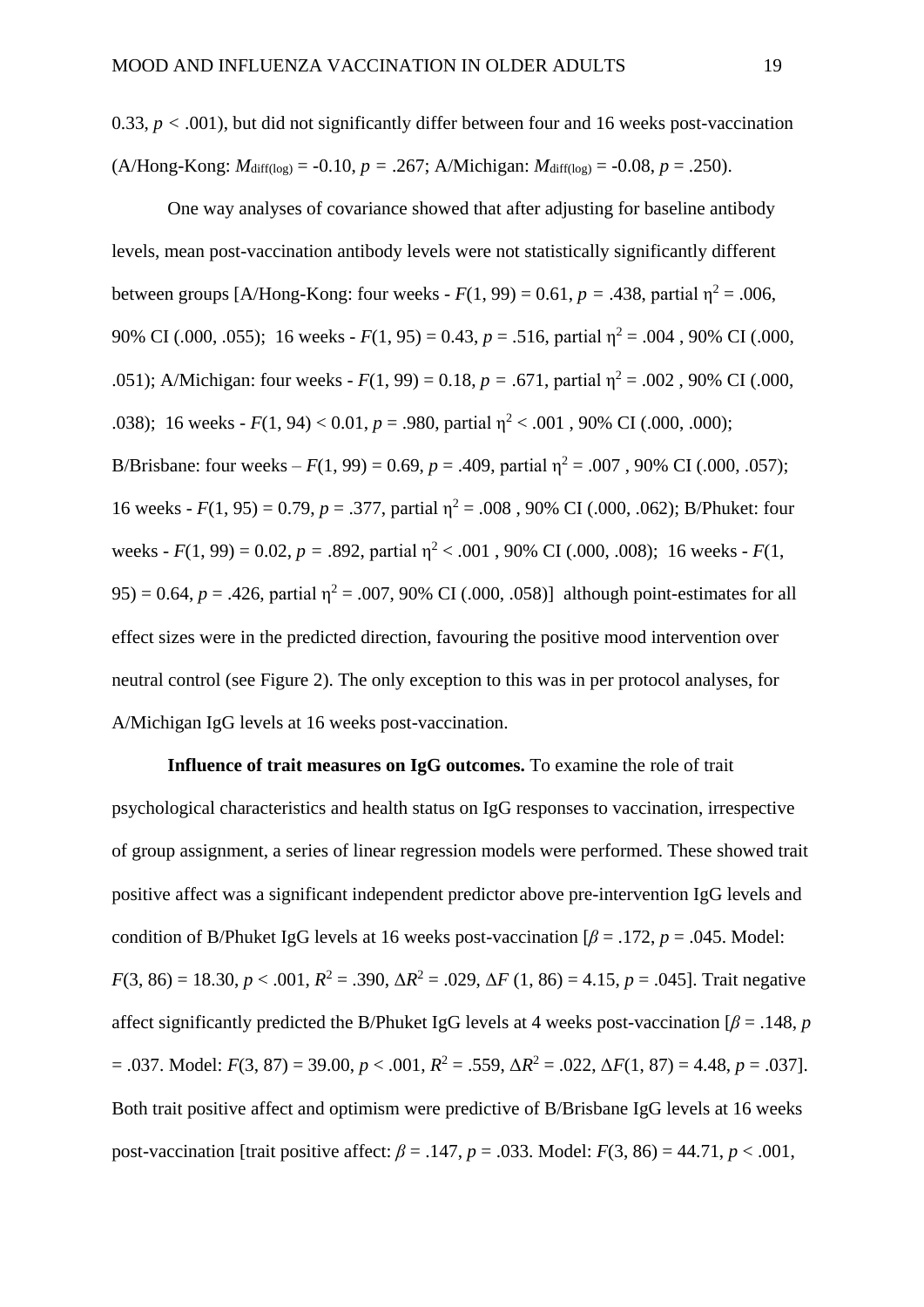*R*<sup>2</sup> = .596, Δ*R*<sup>2</sup> = .021, Δ*F*(1, 86) = 4.71, *p* = .033; trait optimism: *β* = .132, *p* = .049. Model:  $F(3, 87) = 47.51, p < .001, R^2 = .621, \Delta R^2 = .017, \Delta F(1, 87) = 3.99, p = .049$  when considered individually, but when entered simultaneously neither were significant independent predictors. In per-protocol analyses, these trait predictors of B/Brisbane IgG at 16 weeks post-vaccination were not statistically significant (trait positive affect:  $\beta$  = .133, *p* = .055. Model:  $F(3, 84) = 44.19$ ,  $p < .001$ ,  $R^2 = .612$ ,  $\Delta R^2 = .018$ ,  $\Delta F(1, 84) = 3.80$ ,  $p = .055$ ; trait optimism:  $β = .115$ ,  $p = .089$ . Model:  $F(3, 85) = 46.95$ ,  $p < .001$ ,  $R^2 = .624$ ,  $ΔR^2 = .013$ ,  $\Delta F(1, 85) = 2.95, p = .089$ .

## **Feasibility Measures**

As shown in Figure 1, participant uptake was 9.4%. Other data on feasibility captured during the trial also suggested that most trial activities were well tolerated by participants. The only exception to this was the collection of saliva samples, which participants reported difficulties with and resulted in 21% of participants failing to produce samples. There were only three noted protocol violations and high levels of participant retention. Healthcare usage attributable to influenza-like symptoms during the six months were similar between groups (see supplementary appendix).

## **Discussion**

The primary aim of this trial was to examine whether a brief intervention was able to enhance positive mood at the time of vaccination in a clinical context. Secondary aims included exploratory analyses of the effects of the intervention on non-specific and influenzaspecific immunity. Below, we discuss our findings in relation to each of these outcomes, as well as exploring the feasibility of a future larger trial.

# **Intervention Effects on Mood**

With regard to mood outcomes, we observed that in a clinical setting the positive mood intervention resulted in positive affect improvements, compared with a neutral control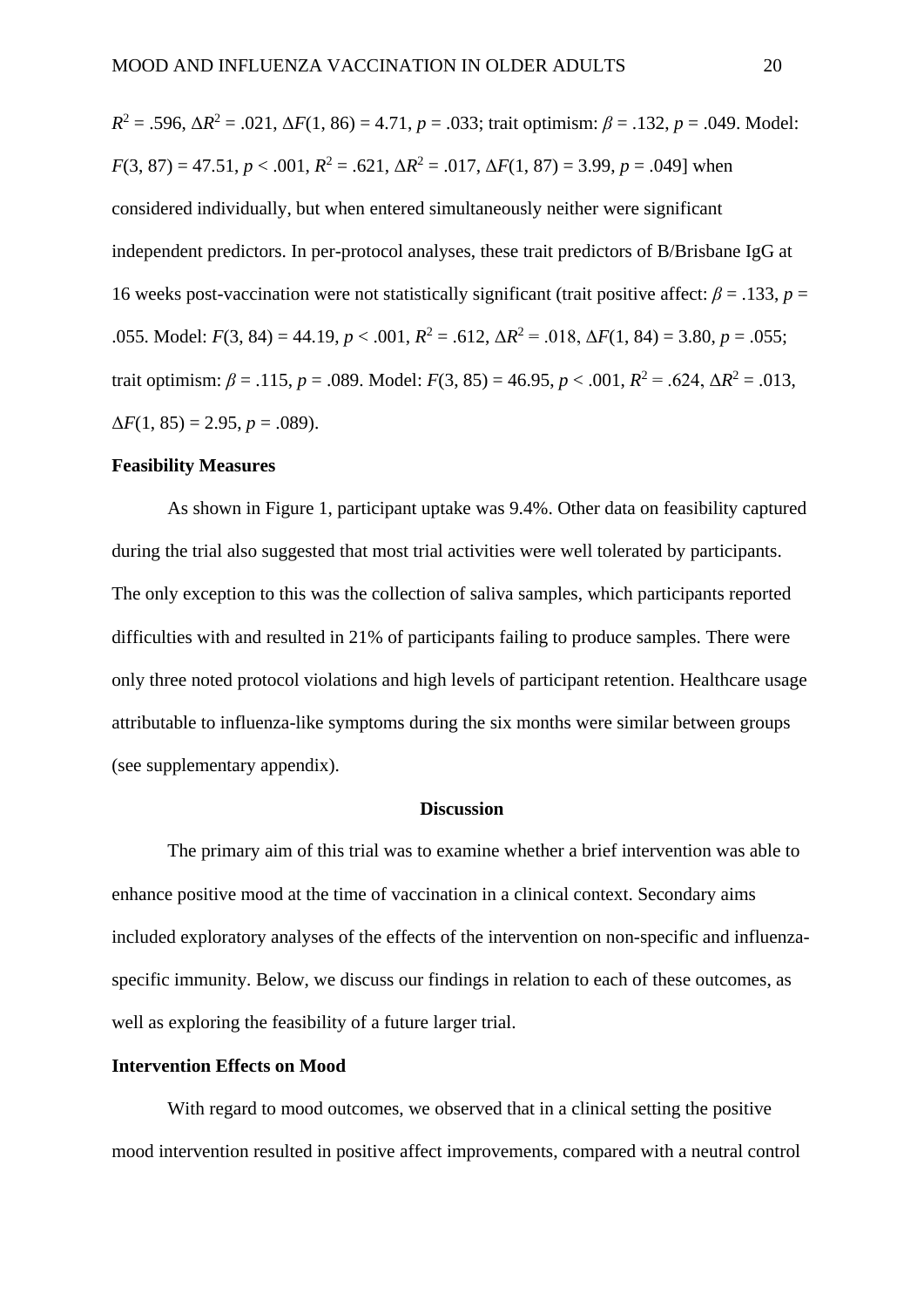intervention. The increase in positive affect was seen across all our state affect measures apart from the PANAS, for which negative affect scores decreased in both groups (though not significantly in the neutral control arm) and positive affect scores showed no change in either group. The reasons for the divergent effects the PANAS positive affect subscale are unclear. One explanation for this may relate to the orthogonal nature of the PANAS dimensions, which were devised to be quasi-independent (Watson, 1988). As such, the positive affect subscale does not include many adjectives typically associated with positive mood (e.g., happy, cheerful), but which were perhaps better captured in the other state affect measures included in this trial. We further note that in a recent review we conducted of single session interventions and immunity (Ayling et al., under review), all interventions that showed significant improvements in PANAS subscales were considerably longer  $(\geq 1$  hour) than the intervention examined here (e.g., Kiecolt-Glaser et al., 2008; Kreutz, Bongard, Rohrmann, Hodapp, & Grebe, 2004).

That significant improvements in state affect were observed for the other measures is particularly noteworthy given that participants showed high mean levels of positive affect pre-intervention. This introduced the possibility of a ceiling effect (i.e., limiting the potential for large improvements in state affect). Indeed, it is worth noting that the largest improvements in state affect were observed in participants with higher levels of trait negative affect at baseline. These participants also scored lower on all pre-intervention state affect measures (all  $p$ 's <.05). Thus, the observed moderation may simply be due to the fact these individuals had greater scope for their scores to increase following the intervention.

### **Intervention Effects on Non-specific Immunity**

To explore whether the positive mood intervention resulted in any rapid changes to a non-specific aspect of immunity, we measured secretory IgA levels pre- and postintervention. We observed significant increases in secretory IgA secretion among participants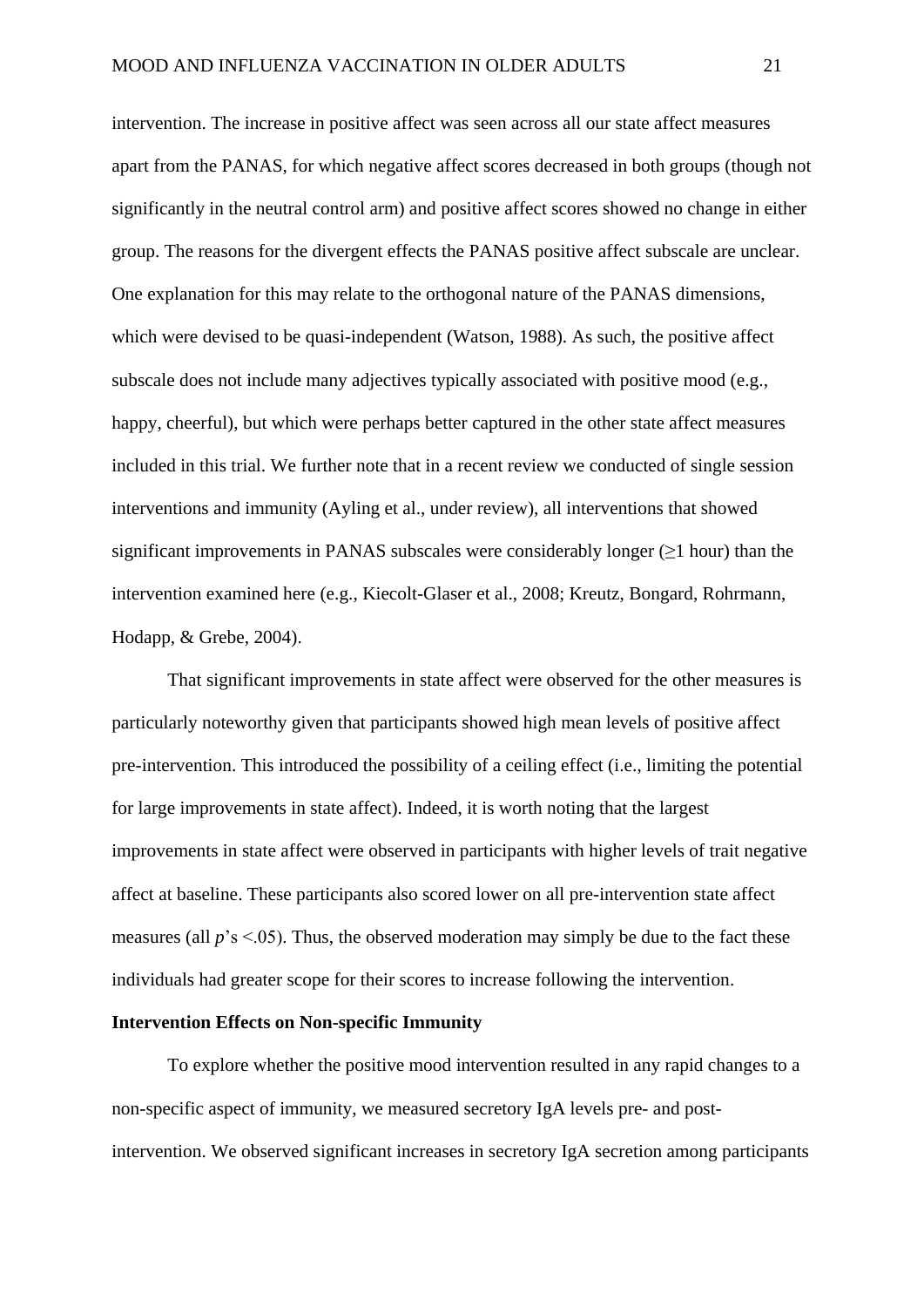viewing the positive mood intervention. However, we saw a similar secretory IgA increase in the neutral control group indicating, in this case, that any secretory IgA changes cannot be attributable to a positive mood increase, and is likely best explained as an artefact of the research process common to both groups. Given that PANAS negative affect scores decreased from before to after the intervention in both groups (though this did not reach statistical significance in the control group  $[Z = -1.93, p = .053, r = -.27]$ ) we speculate that the observed increase in secretory IgA levels across groups could reflect some form of relaxation effect. Rest alone has previously been shown to result in increases in secretory IgA levels (Donoyama & Shibasaki, 2010) therefore it may be that just the act of sitting quietly and viewing a 15 minute video was sufficient to result in these changes. Notably, many prior studies reporting an increase in secretory IgA concentration following positive mood induction have adopted cohort or crossover designs without a neutral control group (e.g., Burns, Harbuz, Hucklebridge, & Bunt, 2001; Lefcourt, Davidson-Katz, & Kueneman, 1990). In contrast, studies with control groups similar to ours typically show a similar pattern of findings (e.g., Donoyama, Munakata, & Shibasaki, 2010; Donoyama & Shibasaki, 2010). Collectively, these findings highlight the importance of future studies of secretory IgA and mood including neutral control conditions, to avoid the potentially erroneous attribution of secretory IgA changes to increases in positive mood.

### **Intervention Effects on Vaccine-specific Immunity**

In examining the intervention effects on antibody responses to a quadrivalent influenza vaccination, we observed no statistically significant differences between participants who viewed the positive affect intervention to the neutral control group. This is not surprising given that the trial was not powered for this outcome. Instead our aim was exploratory, in that we sought to determine if there was early evidence of an effect of the intervention on immunity and to explore the feasibility of a subsequent, appropriately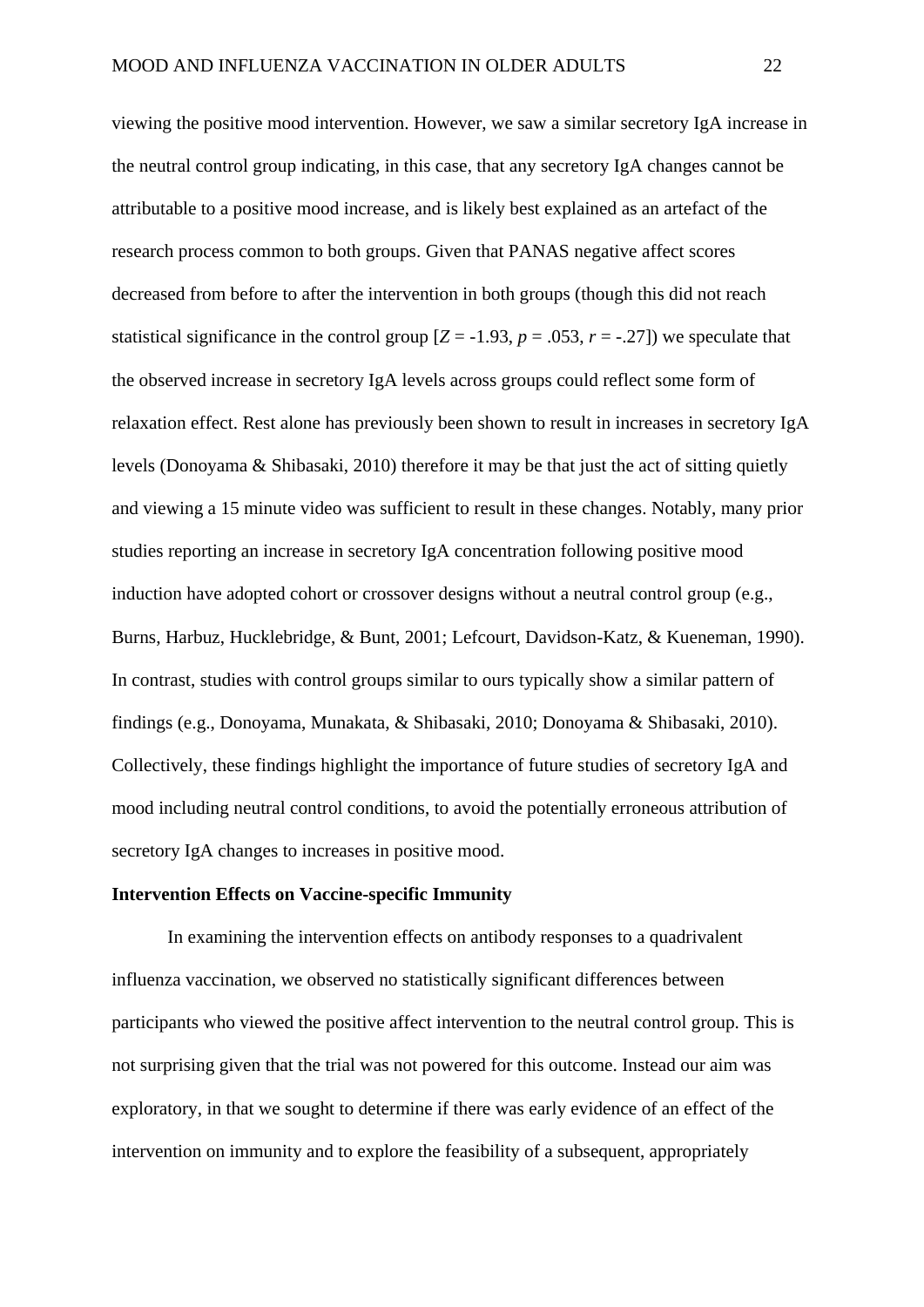powered trial. In that regard, we observed that for most strains at both 4 and 16 weeks postvaccination, the point-estimates of effect favoured the positive affect intervention and were small. One interpretation of these findings is that they suggest that the intervention, whilst demonstrating an effect on positive mood, is unlikely to result in an effect on antibody responses of sufficient magnitude to be clinically relevant. But such a conclusion should be interpreted in the context of two further issues. First, it could be argued that any effect in clinical practice could potentially be larger than reported here. Our design included an active neutral control as the comparison arm, rather than usual care (which would have been no stimuli). This may have served to attenuate any observed between group differences on mood and, in turn, on immune outcomes. Second, while we note due caution is warranted in overextrapolating effect size estimations from pilot trials (Bell & Julious, 2018; Kraemer, Mintz, Noda, Tinklenberg, & Yesavage, 2015; Leon, Davis, & Kraemer, 2011), effect sizes of the magnitude observed here are not necessarily trivial when the intervention is produced at low cost and could be implemented at high volume. Even modest improvements to vaccinerelated clinical outcomes could be of substantial benefit to patients and the health service, given the large number of vaccine recipients annually. Indeed, other low-cost high-volume interventions have been widely adopted in clinical practice for the purpose of preventing disease, even where effect sizes are relatively small (e.g., statins for the prevention of major cardiovascular events:  $d = 0.15$ ; Leucht, Helfer, Gartlehner, & Davis, 2015). We propose, therefore, that further research is warranted involving trials in which changes in antibody levels are the primary outcome and the comparator arm is usual care. Only then will we be able to determine definitively if interventions that enhance positive mood are able to enhance vaccine effectiveness and reduce the burden of disease.

In terms of the relationship between positive affect and antibody responses to vaccination more broadly, we found across the entire sample, that higher levels of trait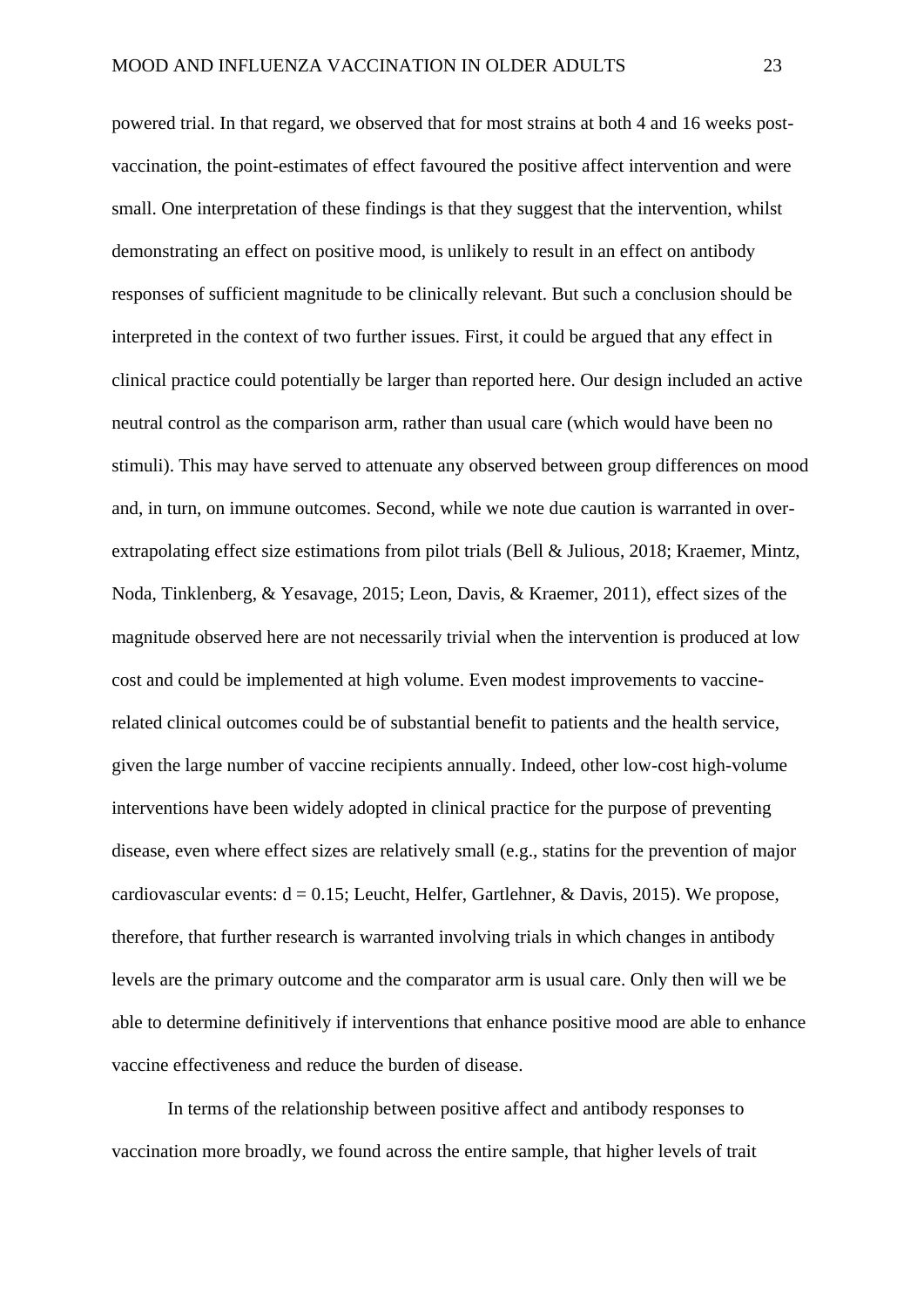positive affect were also associated with significantly larger antibody responses to the influenza vaccination (at least for the B strains of the vaccine). This replicates prior findings demonstrating associations between trait, or long-term, positive affect and antibody responses to vaccination (Ayling et al., 2018; Marsland et al., 2006). Mechanisms underpinning this association continue to be elucidated and likely include both direct effects of the central nervous system on immune function (Marques-Deak et al., 2005; Pressman & Cohen, 2005) and indirect pathways. Whether these pathways can be leveraged to improve vaccine-related outcomes in older adults remains a further avenue for researchers to explore.

## **Feasibility of a Larger Trial**

This study supports the feasibility of conducting a future larger trial of the intervention, potentially including an examination of effects on non-surrogate clinical endpoints. The vast majority of participants receiving their allocated intervention as intended, and high retention rates were observed across all follow-ups. While the uptake rate (9.4%) in this trial was consistent with our prior studies in this area (Ayling et al., 2018) that have also relied on a low-intensity recruitment approach (i.e., single invitation letter), there remains the potential to improve these uptake rates with a more intensive approach. Evidence based strategies for boosting recruitment rates which could be considered include telephone reminders to non-responders and in-person patient screening and recruitment approaches (Ngune, Moyez, Dadich, Lotriet, & Sriram, 2012; Treweek et al., 2018). Implementing such strategies would likely be beneficial in increasing uptake rates in a future larger trial.

### **Limitations and Strengths**

It is important to acknowledge that our results here relate to a quadrivalent eggderived influenza vaccine, and we do not know whether these findings will generalise to future vaccines in an evolving landscape of approved influenza vaccines for use in older adults. For example, the 2018/19 influenza vaccination season saw the introduction of an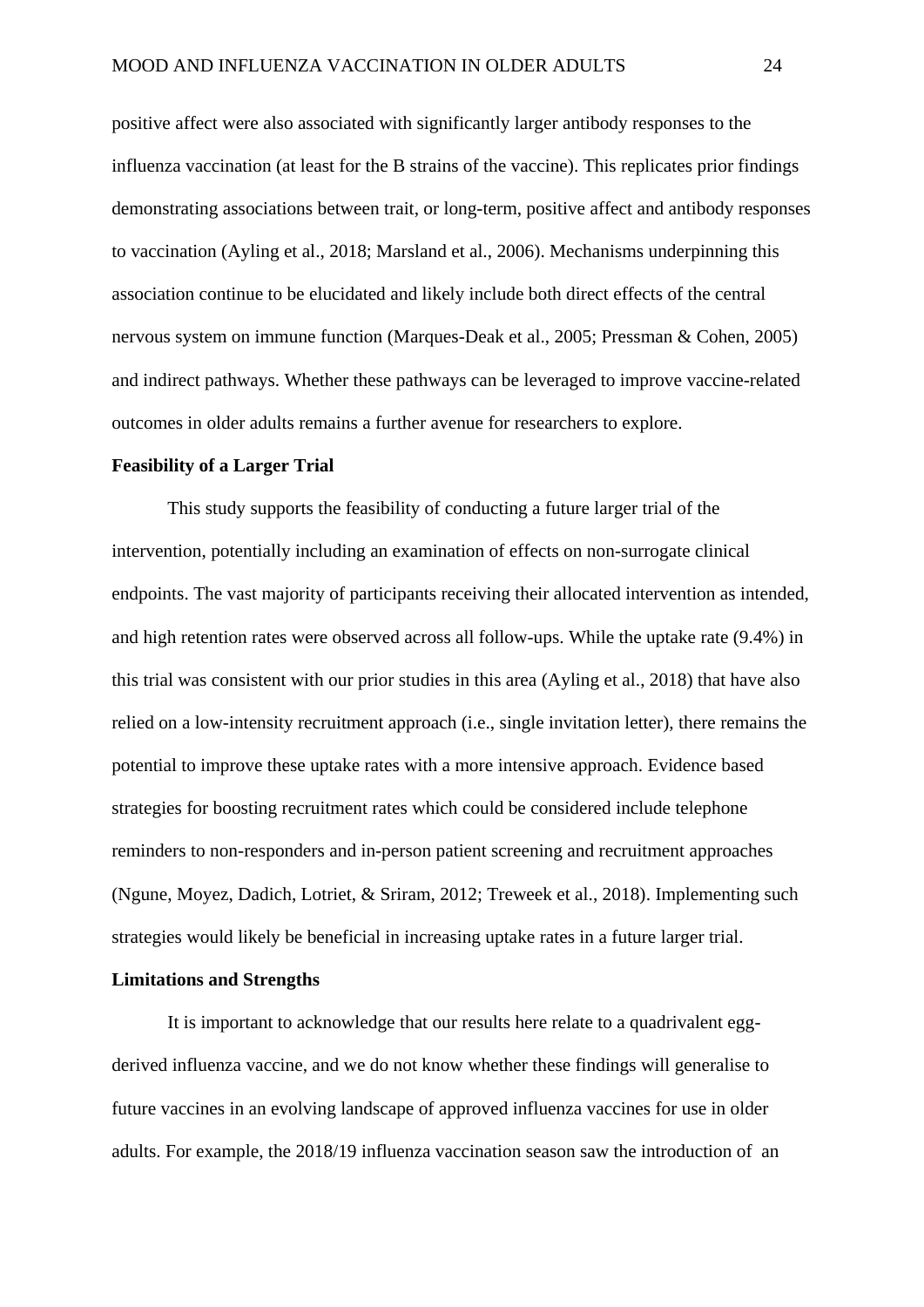adjuvanted trivalent vaccine in the NHS (Wise, 2018), and the European Medicine Agency (2018) recently approved cell-based quadrivalent and high-dose egg-derived trivalent vaccines for use in 2019/20. Further research is needed to establish whether any benefits of a brief positive mood intervention prior to vaccination are evident with different vaccine formulations.

We also note that our sample were self-selecting, and therefore may not be entirely representative of the older adult population. For the majority of demographic variables assessed, we were successful in recruiting across a broad spectrum of older adults. However, one concern is the lack of ethnic diversity of the recruited sample, which was almost exclusively made up of those who identified as White-British. Moving towards a larger trial, the adoption of recommendations for increasing ethnic minority adults into clinical research (e.g., Areán, Alvidrez, Nery, Estes, & Linkins, 2003; Areán & Gallagher-Thompson, 1996) will need to be considered.

This is the first trial to examine the effects of a brief positive mood intervention administered prior to a quadrivalent influenza vaccine in primary care. We adopted a controlled, single-blinded study design and made attempts to minimise the effects of demand characteristics, by concealing aspects of the research from participants, namely by not highlighting there were two groups, one of which was a neutral control. However, participants were aware the study was examining the relationship between mood and influenza vaccination responses. As such, we cannot rule out the possibility that the observed effects on self-reported mood outcomes are influenced by this knowledge. Relatedly, while steps were taken to keep researchers blind to participant allocation, due to common reactions of participants to the positive mood intervention (e.g., laughter) it is possible that researchers could have inferred group assignment for some participants. As the main outcome measures were either participant reported immediately post-intervention (state affect), or machine-read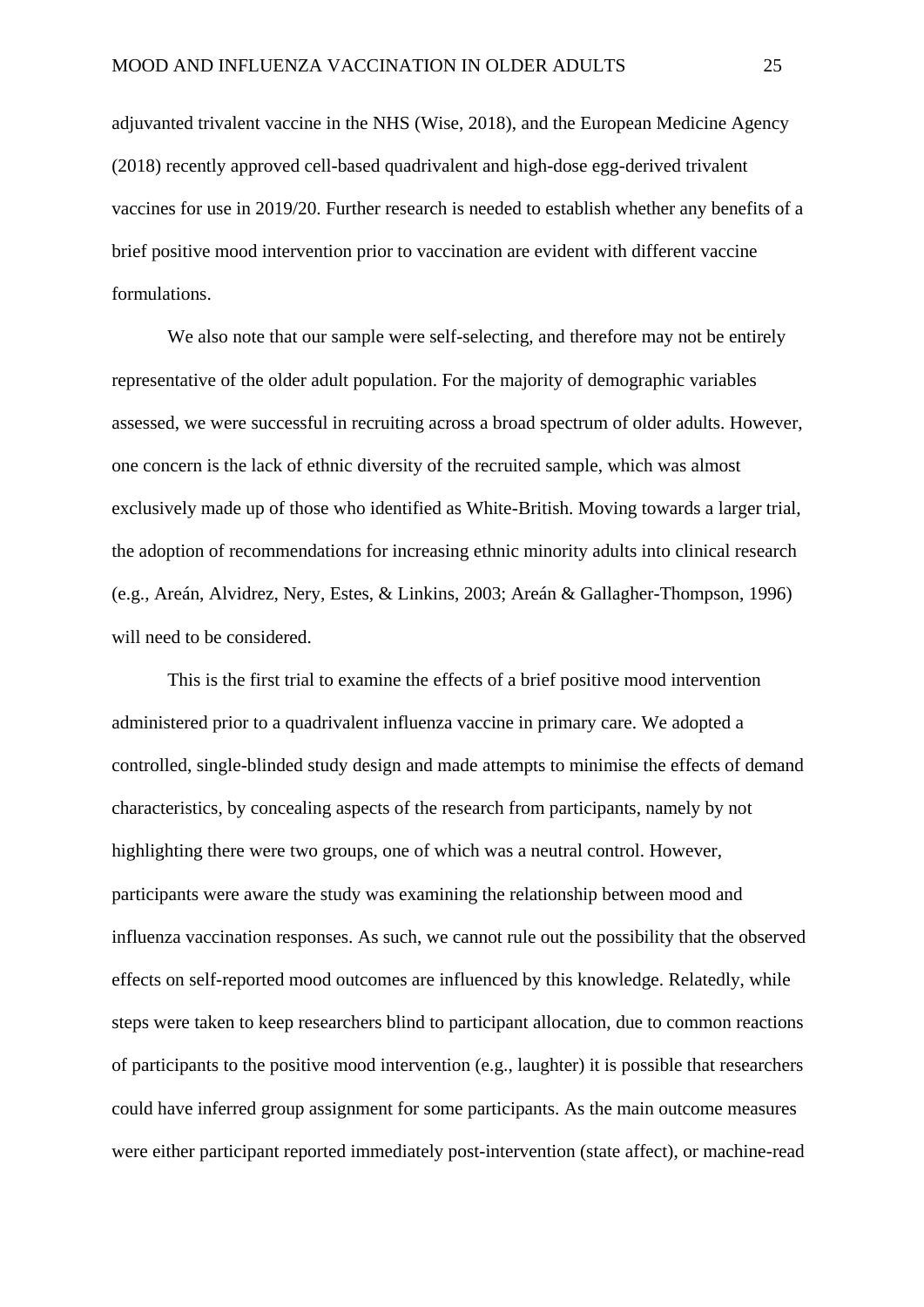optical absorbance values (immune), any lack of researcher blinding is unlikely to have influenced the study findings.

### **Concluding Remarks**

A brief 15-minute intervention resulted in significant improvements in positive mood in older adults prior to receiving their annual influenza vaccination. Point-estimates of effects on antibody responses indicated that effects on antibody were in the predicted direction. Further research is now needed to establish whether a brief intervention could act as a lowcost, high volume method for enhancing the effectiveness of influenza vaccination in older people.

### **References**

- Areán, P. A., Alvidrez, J., Nery, R., Estes, C., & Linkins, K. (2003). Recruitment and retention of older minorities in mental health services research. *Gerontologist*, *43*(1), 36–44. https://doi.org/10.1093/geront/43.1.36
- Areán, P. A., & Gallagher-Thompson, D. (1996). Issues and recommendations for the recruitment and retention of older ethnic minority adults into clinical research. *Journal of Consulting and Clinical Psychology*, *64*(5), 875–880. https://doi.org/10.1037/0022- 006X.64.5.875
- Ayling, K., Fairclough, L., Tighe, P., Todd, I., Halliday, V., Garibaldi, J., … Vedhara, K. (2018). Positive mood on the day of influenza vaccination predicts vaccine effectiveness: A prospective observational cohort study. *Brain, Behavior, and Immunity*, *67*, 314–323. https://doi.org/10.1016/j.bbi.2017.09.008
- Barry, T. L., Kaiser, K. L., & Atwood, J. R. (2007). Reliability, validity, and scoring of the Health Status Questionnaire-12 version 2.0. *Journal of Nursing Measurement*, *15*(1), 24– 35. https://doi.org/10.1891/106137407780851778

Bell, M. L., & Julious, S. A. (2018). Guidance for using pilot studies to inform the design of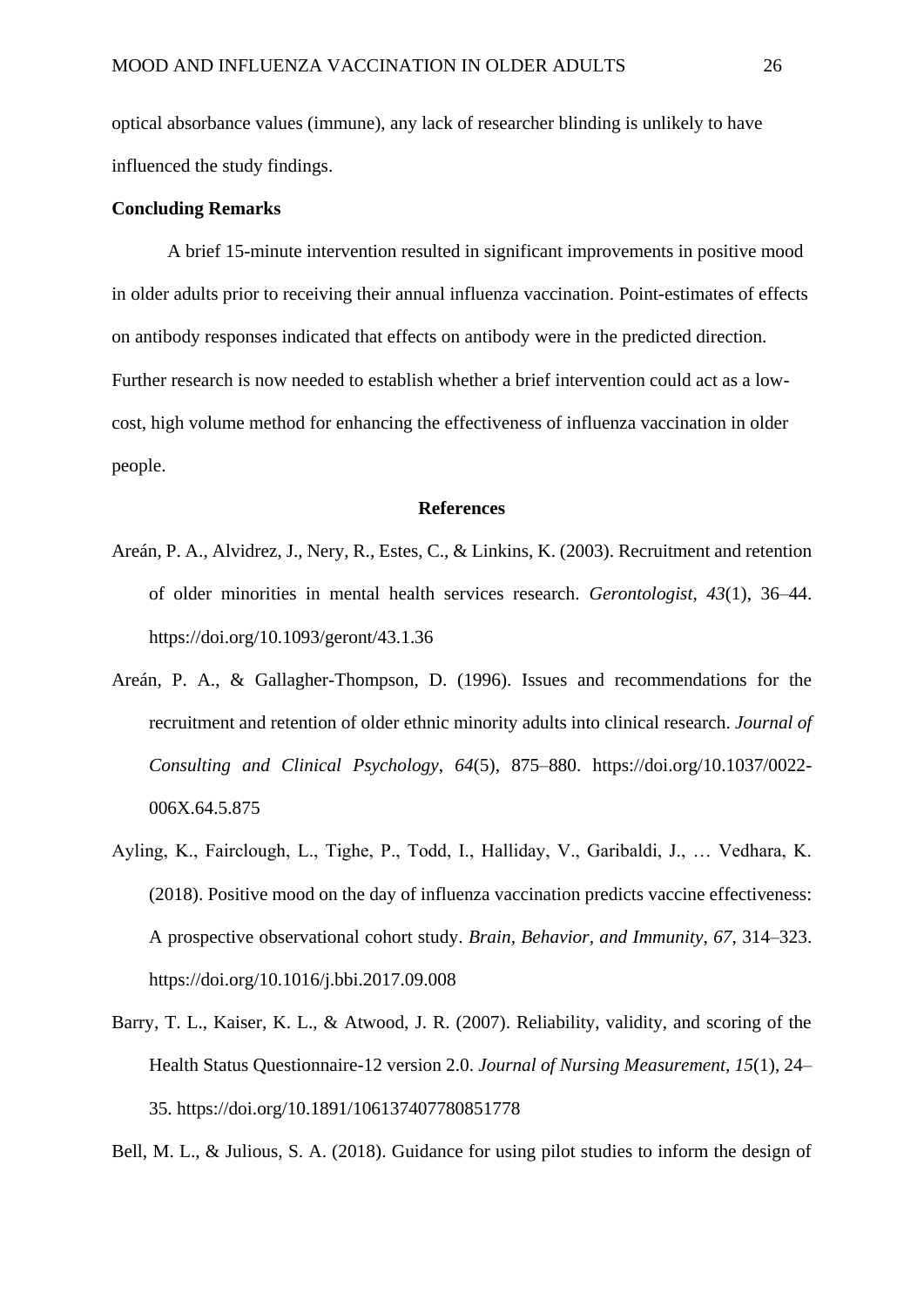intervention trials with continuous outcomes. *Clinical Epidemiology*, *10*, 153–157. https://doi.org/10.2147/CLEP.S146397

- Betella, A., & Verschure, P. F. M. J. (2016). The affective slider: A digital self-assessment scale for the measurement of human emotions. *PLoS ONE*, *11*(2), 1–11. https://doi.org/10.1371/journal.pone.0148037
- Burns, S. J. I., Harbuz, M. S., Hucklebridge, F., & Bunt, L. (2001). A pilot study into the therapeutic effects of music therapy at a cancer help center. *Alternative Therapies in Health and Medicine*, *7*(1), 48–56.
- Calder, P. C. (2013). Feeding the immune system. *The Proceedings of the Nutrition Society*, *72*(3), 299–309. https://doi.org/10.1017/S0029665113001286
- DiazGranados, C. A., Dunning, A. J., Kimmel, M., Kirby, D., Treanor, J., Collins, A., … Talbot, H. K. (2014). Efficacy of High-Dose versus Standard-Dose Influenza Vaccine in Older Adults. *New England Journal of Medicine*, *371*(7), 635–645. https://doi.org/10.1056/NEJMoa1315727
- Dockray, S., & Steptoe, A. (2010). Positive affect and psychobiological processes. *Neuroscience and Biobehavioral Reviews*, *35*(1), 69–75. https://doi.org/10.1016/j.neubiorev.2010.01.006
- Domnich, A., Arata, L., Amicizia, D., Puig-Barberà, J., Gasparini, R., & Panatto, D. (2017). Effectiveness of MF59-adjuvanted seasonal influenza vaccine in the elderly: A systematic review and meta-analysis. *Vaccine*, *35*(4), 513–520. https://doi.org/10.1016/j.vaccine.2016.12.011
- Donoyama, N., Munakata, T., & Shibasaki, M. (2010). Effects of Anma therapy (traditional Japanese massage) on body and mind. *Journal of Bodywork and Movement Therapies*, *14*(1), 55–64. https://doi.org/10.1016/j.jbmt.2008.06.007

Donoyama, N., & Shibasaki, M. (2010). Differences in practitioners' proficiency affect the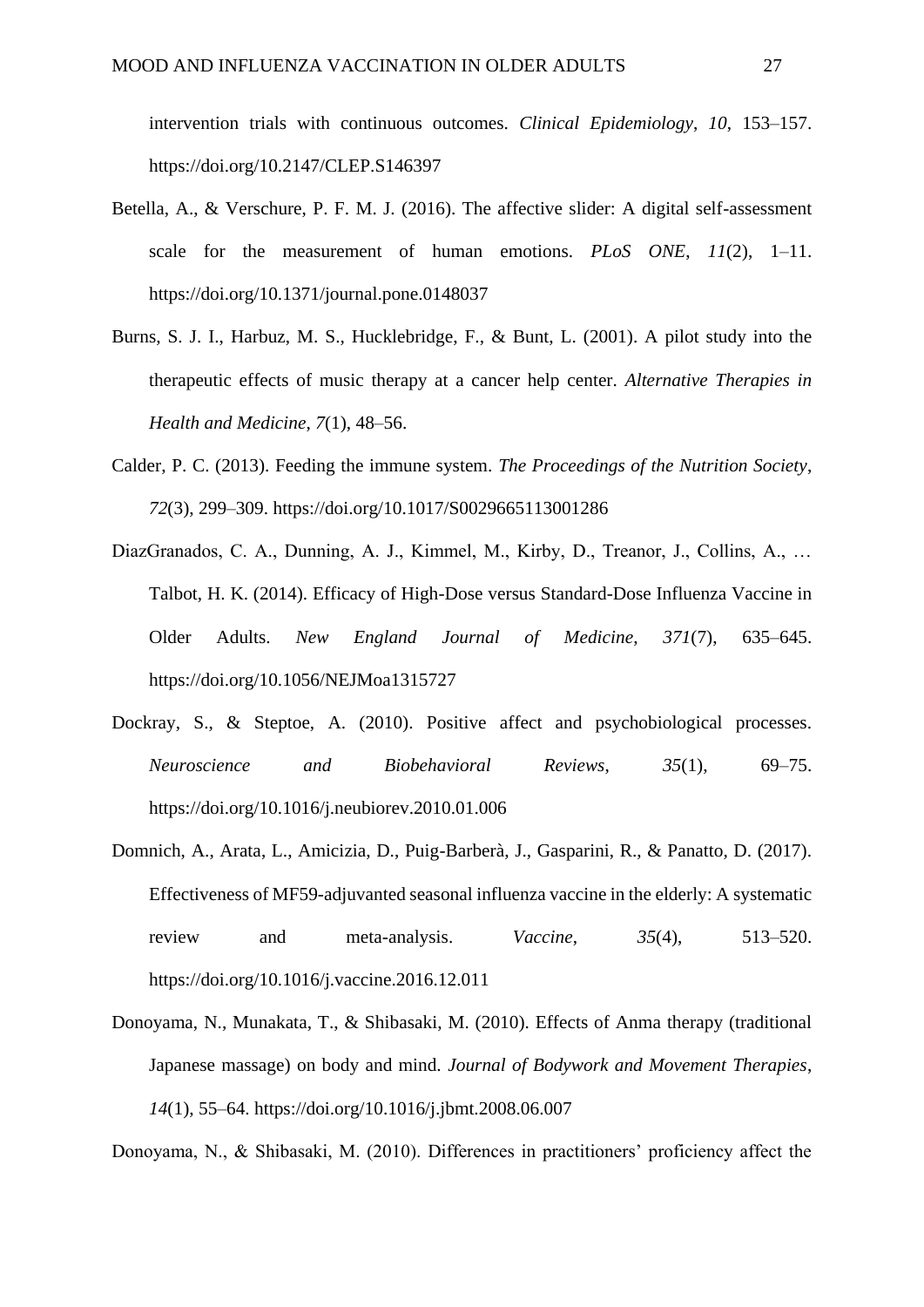effectiveness of massage therapy on physical and psychological states. *Journal of Bodywork and Movement Therapies*, *14*(3), 239–244. https://doi.org/10.1016/j.jbmt.2009.01.007

- European Medicines Agency. (2018). Committee for Medicinal Products for Human Use (CHMP): Flucelvax Tetra. Retrieved from https://www.ema.europa.eu/documents/smopinitial/chmp-summary-positive-opinion-flucelvax-tetra\_en.pdf
- Felten, S., & Felten, D. (1991). Innervation of Lymphoid Tissue. In Robert Ader, N. Cohen, & D. Felten (Eds.), *Psychoneuroimmunology* (2nd Editio, pp. 27–70). San Diego, California: Academic Press, Inc.
- Goodwin, K., Viboud, C., & Simonsen, L. (2006). Antibody response to influenza vaccination in the elderly: A quantitative review. *Vaccine*, *24*(8), 1159–1169. https://doi.org/10.1016/j.vaccine.2005.08.105
- Gross, P., Quinnan, G. V. J., Weksler, M. E., Setia, U., & Douglas, R. G. J. (1989). Relation of chronic disease and immune response to influenza vaccine in the elderly. *Vaccine*, *7*(4), 303–308. https://doi.org/10.1016/0264-410X(89)90190-4
- Gross, P., Russo, C., Teplitzky, M., Dran, S., Cataruozolo, P., Munk, G., & Lancey, S. C. (1996). Time to peak serum antibody response to influenza vaccine in the elderly. *Clinical and Diagnostic Laboratory Immunology*, *3*(3), 361–362.
- Kelly, H., & Valenciano, M. (2012). Estimating the effect of influenza vaccines. *The Lancet Infectious Diseases*, *12*(11), 5–6. https://doi.org/10.1016/S1473-3099(11)70289-4
- Kiecolt-Glaser, J., Glaser, R., Gravenstein, S., Malarkey, W. B., & Sheridan, J. (1996). Chronic stress alters the immune response to influenza virus vaccine in older adults. *Proceedings of the National Academy of Sciences of the United States of America*, *93*(7), 3043–3047. https://doi.org/10.1073/pnas.93.7.3043

Kiecolt-Glaser, J., Graham, J., Malarkey, W., Porter, K., Lemeshow, S., & Glaser, R. (2008).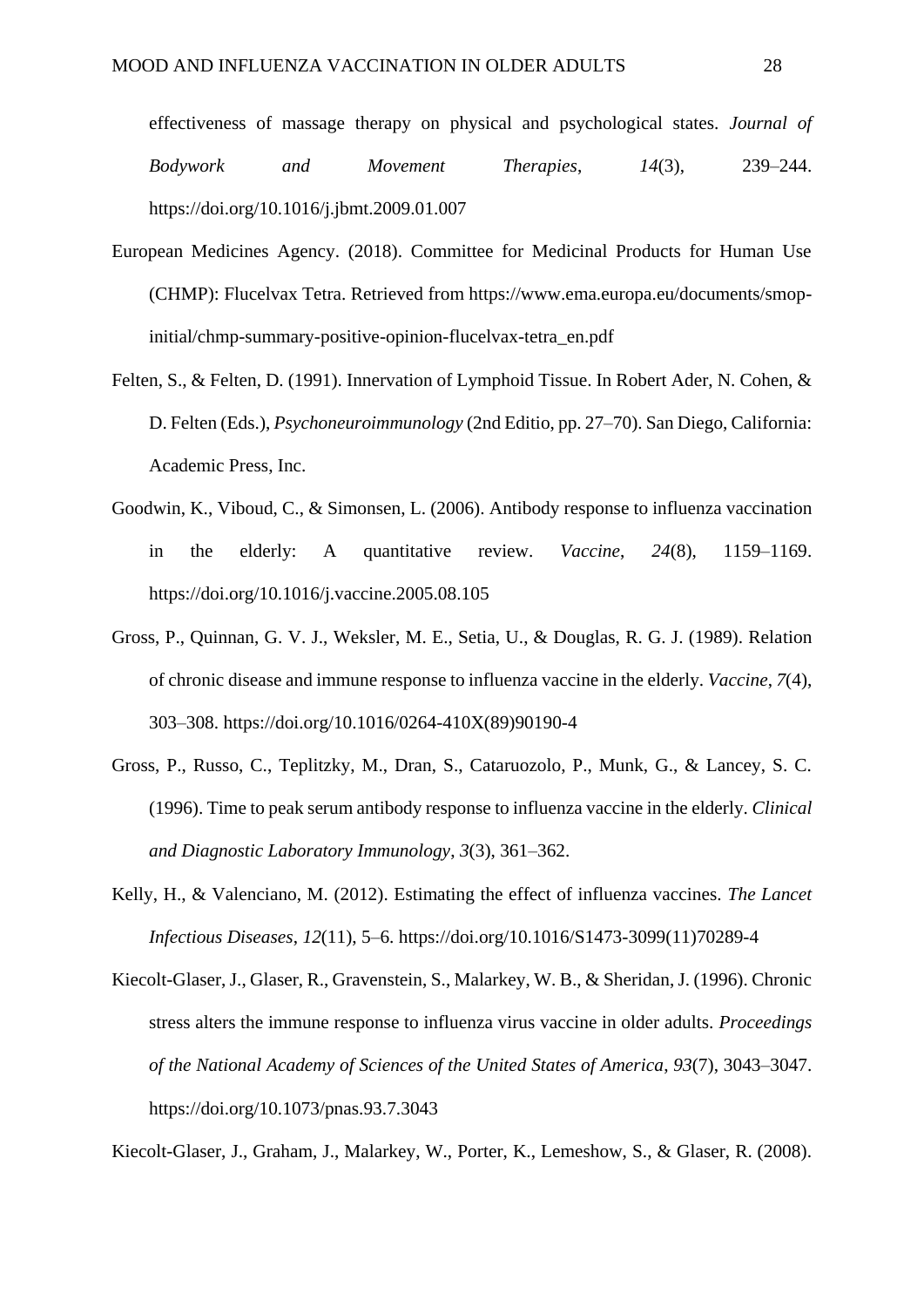Olfactory Influences on Mood and Autonomic, Endocrine, and Immune Function. *Psychoneuroendocrinology*, *33*(3), 328–339.

- Kontou, E., Thomas, S. A., & Lincoln, N. B. (2012). Psychometric properties of a revised version of the Visual Analog Mood Scales. *Clinical Rehabilitation*, *26*(12), 1133–1140. https://doi.org/10.1177/0269215512442670
- Kraemer, H. C., Mintz, J., Noda, A., Tinklenberg, J., & Yesavage, J. A. (2015). Caution Regarding the Use of Pilot Studies to Guide Power Calculations for Study Proposals. *Archives of General Psychiatry*, *63*(5), 484–489. https://doi.org/10.1001/archpsyc.63.5.484
- Kreutz, G., Bongard, S., Rohrmann, S., Hodapp, V., & Grebe, D. (2004). Effects of Choir Singing or Listening on Secretory Immunoglobulin A, Cortisol, and Emotional State. *Journal of Behavioral Medicine*, *27*, 623–635. https://doi.org/10.1007/s10865-004-0006- 9
- Lang, P., Govind, S., Mitchell, W., Siegrist, C., & Aspinall, R. (2011). Vaccine effectiveness in older individuals: what has been learned from the influenza-vaccine experience. *Ageing Research Reviews*, *10*(3), 389–395. https://doi.org/10.1016/j.arr.2010.09.005
- Lang, P., Mendes, A., Socquet, J., Assir, N., Govind, S., & Aspinall, R. (2012). Effectiveness of influenza vaccine in aging and older adults: comprehensive analysis of the evidence. *Clinical Interventions in Aging*, *7*, 55–64. https://doi.org/10.1016/j.arr.2010.09.005
- Lange, T. (2003). Sleep Enhances the Human Antibody Response to Hepatitis A Vaccination. *Psychosomatic Medicine*, *65*(5), 831–835. https://doi.org/10.1097/01.PSY.0000091382.61178.F1
- Lefcourt, H. M., Davidson-Katz, K., & Kueneman, K. (1990). Humor and immune-system functioning. *Humor: International Journal of Humor Research*, *3*(3), 305–321. https://doi.org/10.1515/humr.1990.3.3.305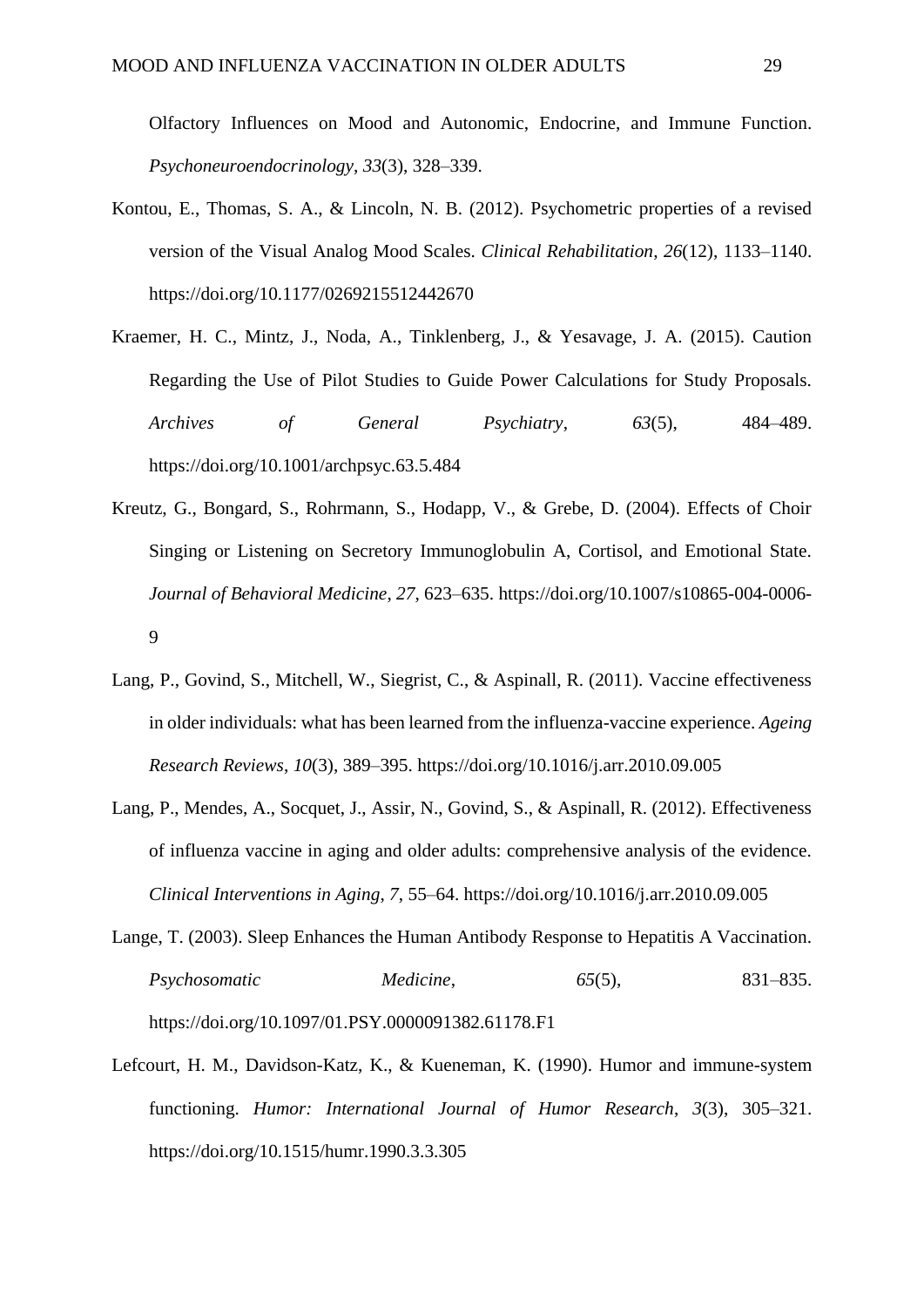- Leon, A. C., Davis, L. L., & Kraemer, H. C. (2011). The Role and Interpretation of Pilot Studies in Clinical Research. *Journal of Psychiatric Research*, *45*(5), 626–629. https://doi.org/10.1016/j.jpsychires.2010.10.008.The
- Leucht, S., Helfer, B., Gartlehner, G., & Davis, J. M. (2015). How effective are common medications: a perspective based on meta-analyses of major drugs. *BMC Medicine*, *13*(1), 253. https://doi.org/10.1186/s12916-015-0494-1
- Marchewka, A., Zurawski, Ł., Jednoróg, K., & Grabowska, A. (2014). The Nencki Affective Picture System (NAPS): Introduction to a novel, standardized, wide-range, high-quality, realistic picture database. *Behavior Research Methods*, *46*(2), 596–610. https://doi.org/10.3758/s13428-013-0379-1
- Marques-Deak, A., Cizza, G., & Sternberg, E. (2005). Brain-immune interactions and disease susceptibility. *Molecular Psychiatry*, *10*(3), 239–250. https://doi.org/10.1038/sj.mp.4001732
- Marsland, A. L., Cohen, S., Rabin, B. S., & Manuck, S. B. (2006). Trait positive affect and antibody response to hepatitis B vaccination. *Brain Behavior and Immunity*, *20*(3), 261– 269. https://doi.org/10.1016/j.bbi.2005.08.009
- Marsland, A. L., Pressman, S., & Cohen, S. (2007). Positive Affect and Immune Function. In R Ader (Ed.), *Psychoneuroimmunology* (4th Editio, pp. 761–774). New York: Academic Press. https://doi.org/10.1016/B978-012088576-3/50042-3
- Mathot, S., Schreij, D., & Theeuwes, J. (2012). OpenSesame: An open-source, graphical experiment builder for the social sciences. *Behavior Research Methods*, *44*(2), 314–324. https://doi.org/10.3758/s13428-011-0168-7
- Nance, D., & Sanders, V. (2007). Autonomic Innervation and Regulation of the Immune System (1987-2007). *Brain, Behavior, and Immunity*, *21*(6), 736–745. https://doi.org/10.1016/j.bbi.2007.03.008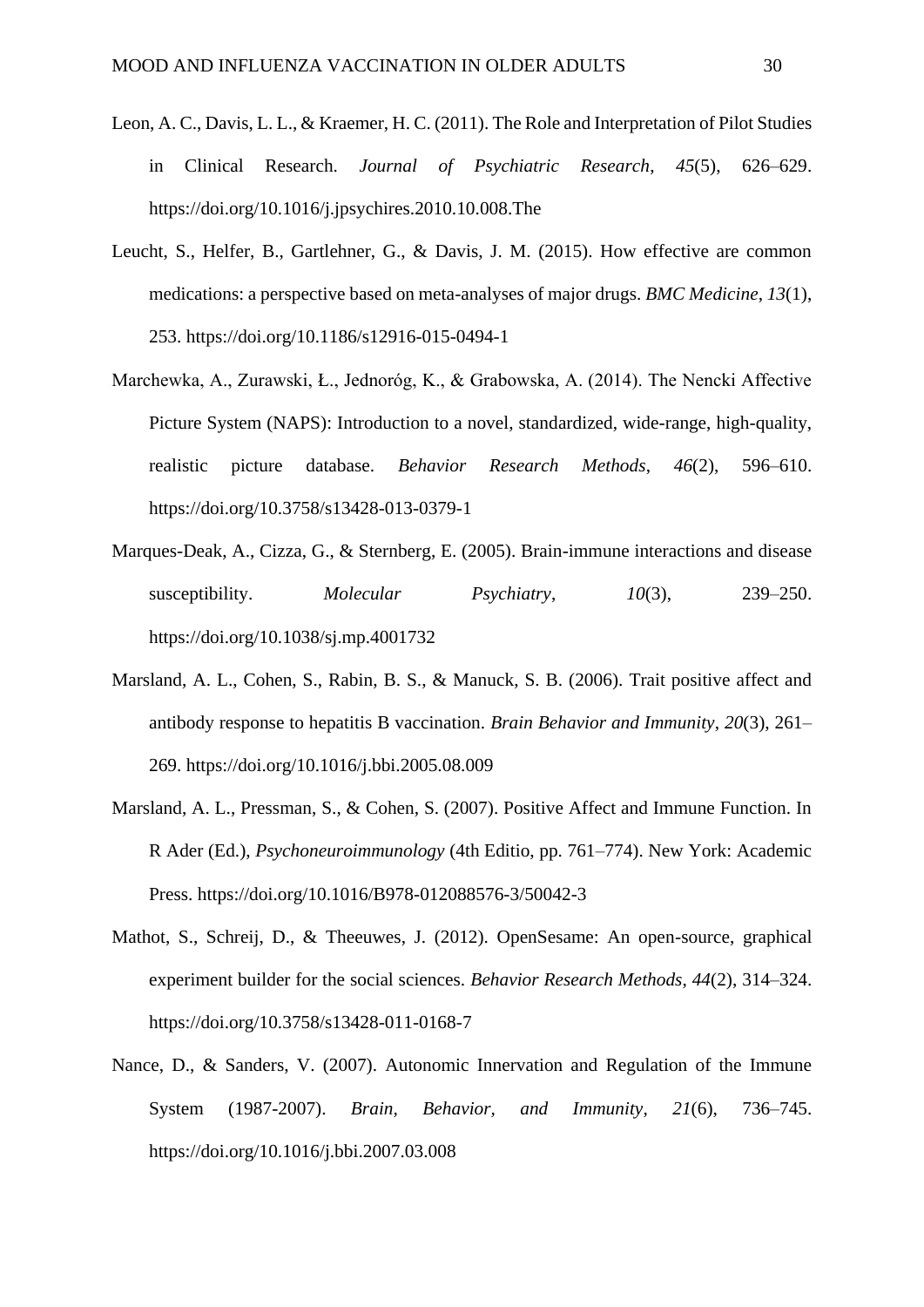- Ngune, I., Moyez, J., Dadich, A., Lotriet, J., & Sriram, D. (2012). Effective recruitment strategies in primary care research : a systematic review. *Quality in Primary Care*, *20*, 115–124.
- Nock, M. K., Wedig, M. M., Holmberg, E. B., & Hooley, J. M. (2008). The Emotion Reactivity Scale: Development, Evaluation, and Relation to Self-Injurious Thoughts and Behaviors. *Behavior Therapy*, *39*(2), 107–116. https://doi.org/10.1016/j.beth.2007.05.005
- Pascoe, A. R., Fiatarone Singh, M. a, & Edwards, K. M. (2014). The effects of exercise on vaccination responses: A review of chronic and acute exercise interventions in humans. *Brain, Behavior, and Immunity*, *39*, 33–41. https://doi.org/10.1016/j.bbi.2013.10.003
- Pawlow, L. A., & Jones, G. E. (2005). The impact of abbreviated progressive muscle relaxation on salivary cortisol and salivary immunoglobulin A (sIgA). *Applied Psychophysiology Biofeedback*, *30*(4), 375–387. https://doi.org/10.1007/s10484-005-8423-2
- Pedersen, A., Zachariae, R., & Bovbjerg, D. H. (2009). Psychological stress and antibody response to influenza vaccination: a meta-analysis. *Brain, Behavior, and Immunity*, *23*(4), 427–433. https://doi.org/10.1016/j.bbi.2009.01.004
- Prather, A., Hall, M., Fury, J., Ross, D., Muldoon, M., Cohen, S., & Marsland, A. (2012). Sleep and antibody response to hepatitis B vaccination. *Sleep*, *35*(8), 1063–1069. https://doi.org/10.5665/sleep.1990
- Pressman, S., & Cohen, S. (2005). Does Positive Affect Influence Health? *Psychological Bulletin*, *131*(6), 925–971. https://doi.org/10.1037/0033-2909.131.6.925
- Pressman, S., Jenkins, B. N., & Moskowitz, J. T. (2019). Positive Affect and Health : What Do We Know and Where Next Should We Go ? *Annual Review of Psychology*, *70*, 627–650. https://doi.org/10.1146/annurev-psych-010418-102955
- Reber, A. J., Chirkova, T., Kim, J. H., Cao, W., Biber, R., Shay, D. K., & Sambhara, S. (2012). Immunosenescence and Challenges of Vaccination against Influenza in the Aging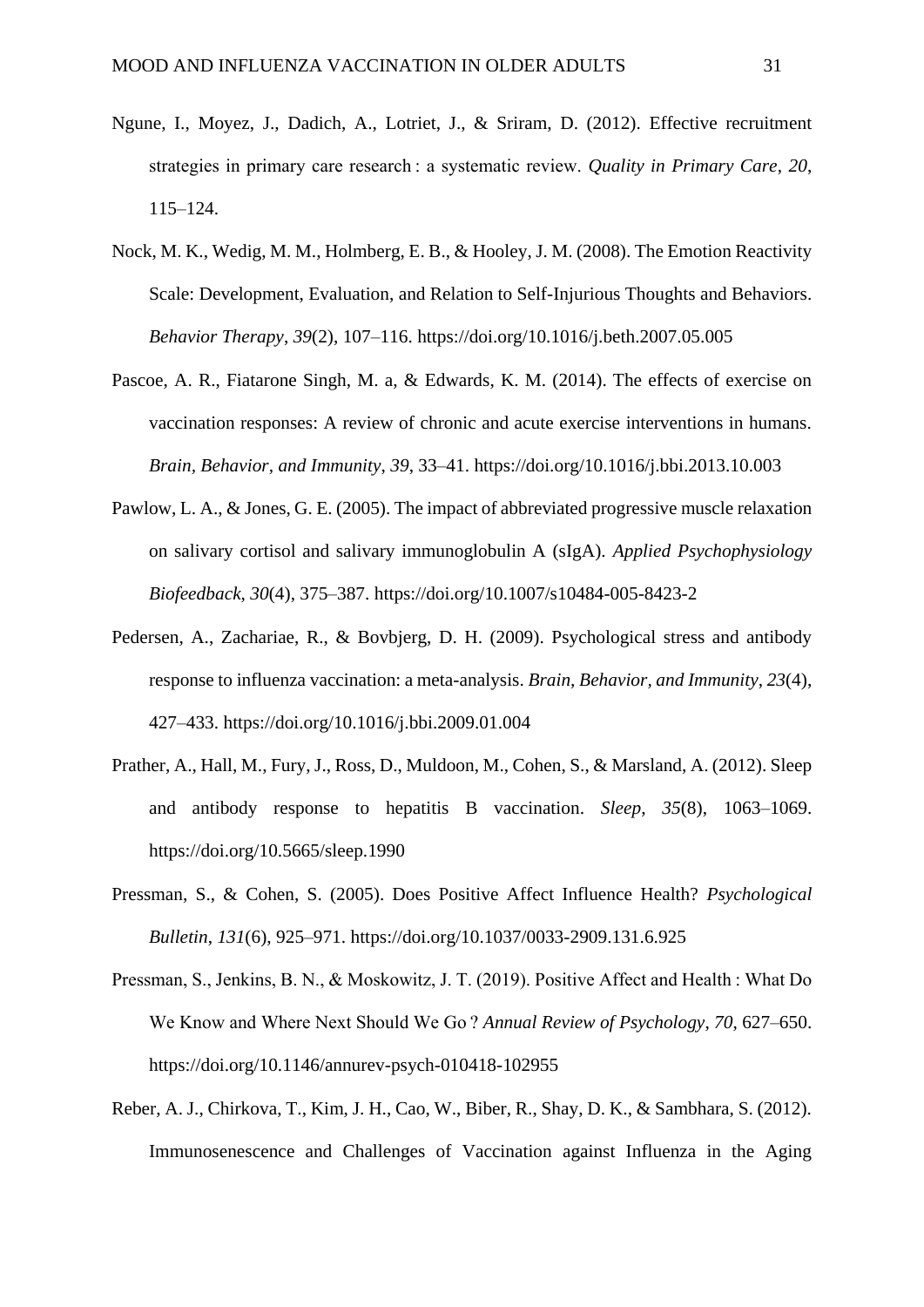Population. *Aging and Disease*, *3*(1), 68–90.

- Salimetrics. (2017). Salivary Secretory IgA: Indirect Enzyme Immunoassay Kit. Retrieved from https://www.salimetrics.com/wp-content/uploads/2018/03/secretory-iga-salivaelisa-kit.pdf
- Sasaki, S., He, X. S., Holmes, T. H., Dekker, C. L., Kemble, G. W., Arvin, A. M., & Greenberg, H. B. (2008). Influence of prior influenza vaccination on antibody and B-cell responses. *PLoS ONE*, *3*(8). https://doi.org/10.1371/journal.pone.0002975
- Scheier, M. F., Carver, C. S., & Bridges, M. W. (1994). Distinguishing optimism from neuroticism (and trait anxiety, self-mastery, and self-esteem): A reevalution of the life orientation test. *Journal of Personality and Social Psychology*, *67*(6), 1063–1078.
- Stone, A. A., Cox, D. S., Valdimarsdottir, H., Jandorf, L., & Neale, J. M. (1987). Evidence that secretory IgA antibody is associated with daily mood. *Journal of Personality and Social Psychology*, *52*, 988–993. https://doi.org/10.1037/0022-3514.52.5.988
- Stone, A. A., Neale, J. M., Cox, D. S., Napoli, A., Valdimarsdottir, H., & Kennedy-Moore, E. (1994). Daily events are associated with a secretory immune response to an oral antigen in men. *Health Psychology*, *13*(5), 440–446. https://doi.org/10.1037/0278-6133.13.5.440
- Thompson, W., Shay, D., & Weintraub, E. (2003). Mortality Associated With Influenza and Respiratory Syncytial Virus in the United States. *JAMA*, *289*(2), 179–186.
- Treweek, S., Pitkethly, M., Cook, J., Fraser, C., Mitchell, E., Sullivan, F., … Gardner, H. (2018). Strategies to improve recruitment to randomised trials. *Cochrane Database of Systematic Reviews*, (2).

https://doi.org/10.1002/14651858.MR000013.pub6.www.cochranelibrary.com

Vedhara, K., Cox, N. K., Wilcock, G. K., Perks, P., Hunt, M., Anderson, S., … Shanks, N. M. (1999). Chronic stress in elderly carers of dementia patients and antibody response to influenza vaccination. *The Lancet*, *353*(9153), 627–631. https://doi.org/10.1016/S0140-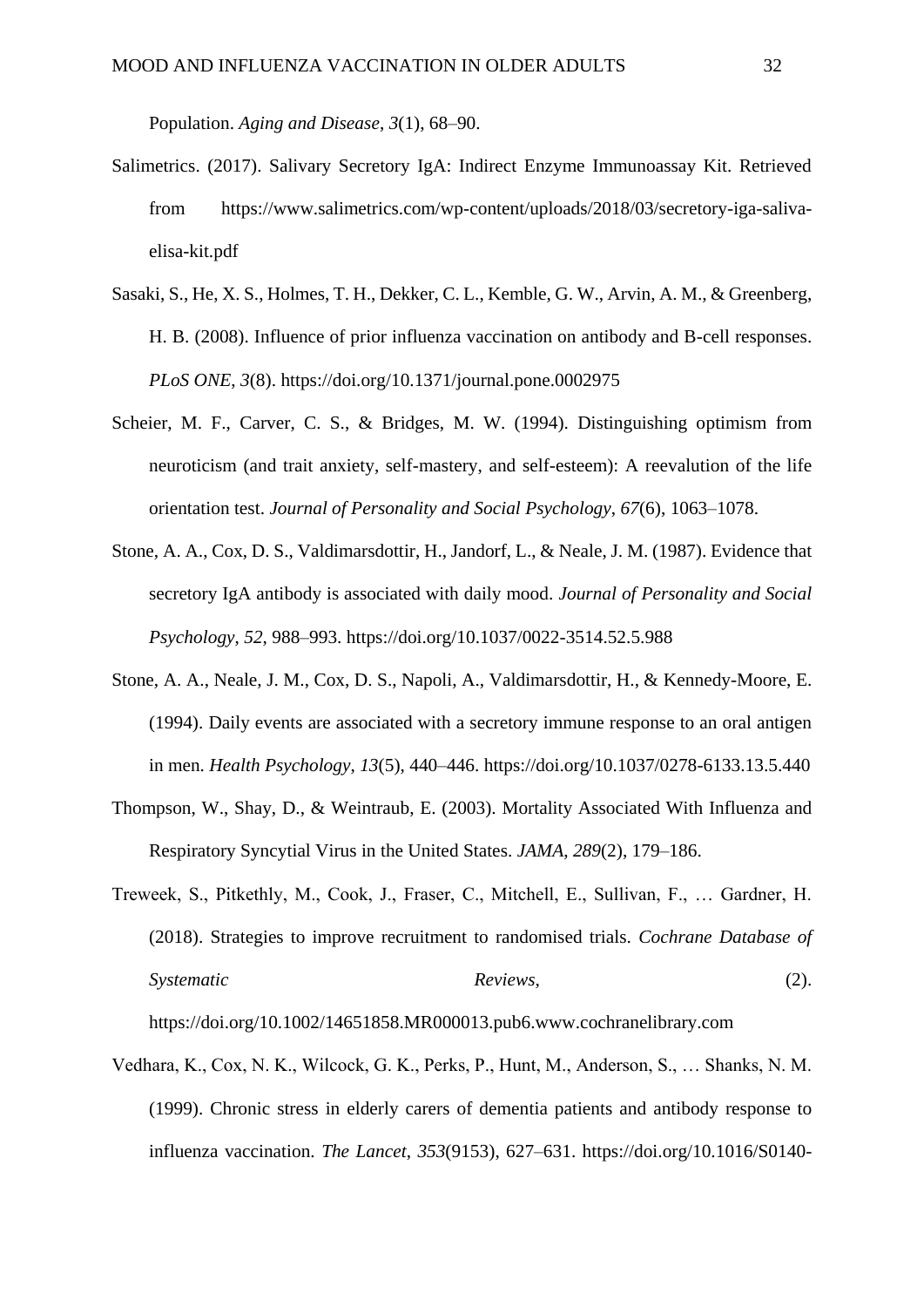### 6736(98)06098-X

- Watson, D. (1988). Intraindividual and interindividual analyses of positive and negative affect: Their relation to health complaints, perceived stress, and daily activities. *Journal of Personality and Social Psychology*, *54*(6), 1020–1030. https://doi.org/10.1037//0022- 3514.54.6.1020
- Watson, D., Clark, L. A., & Tellegen, A. (1988). Development and validation of brief measures of positive and negative affect: the PANAS scales. *Journal of Personality and Social Psychology*, *54*(6), 1063–1070. https://doi.org/10.1037/0022-3514.54.6.1063
- Wise, J. (2018). GPs are told to amend flu vaccine orders for next season. *BMJ*, *602*(February), 2018. https://doi.org/10.1136/bmj.k602
- Yamamoto, K., & Nagata, S. (2011). Physiological and Psychological Evaluation of the Wrapped Warm Footbath as a Complementary Nursing Therapy to Induce Relaxation in Hospitalized Patients With Incurable Cancer. *Cancer Nursing*, *34*(3), 185–192. https://doi.org/10.1097/NCC.0b013e3181fe4d2d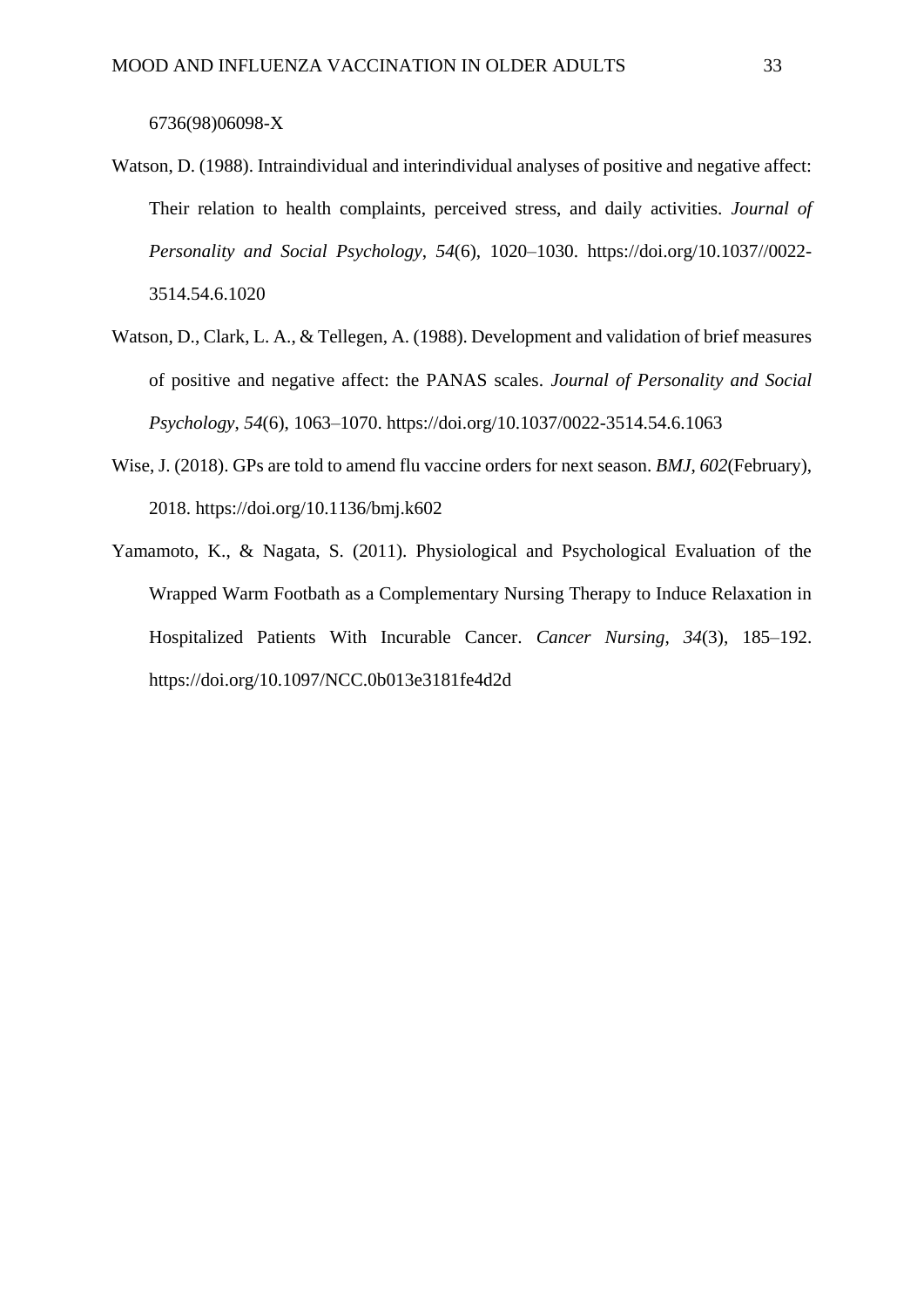



Figure 2: Antigen specific IgG responses to vaccination by group. Bars are antilog transformed pre-vaccination IgG adjusted-means. Error bars are 95% confidence intervals.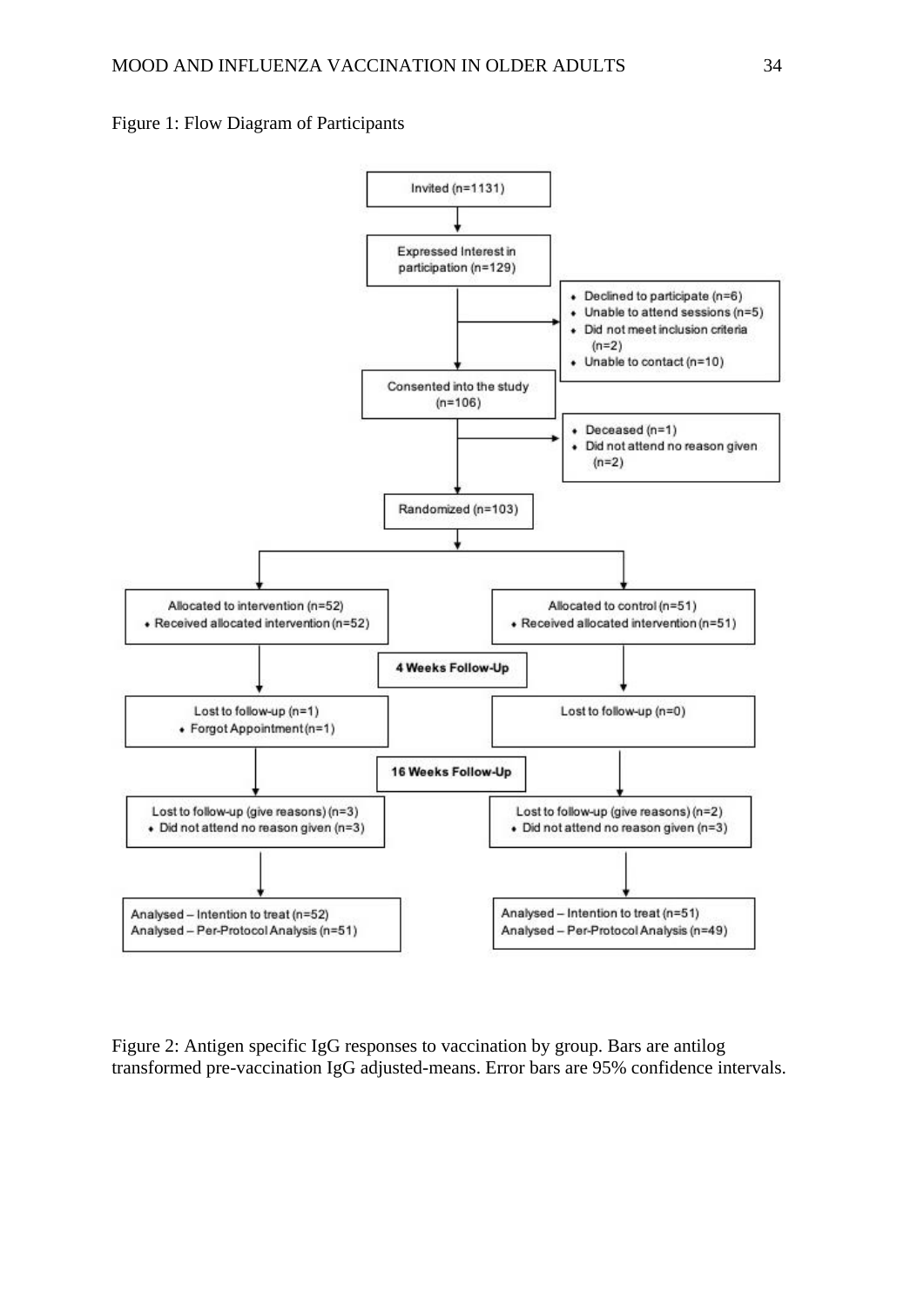





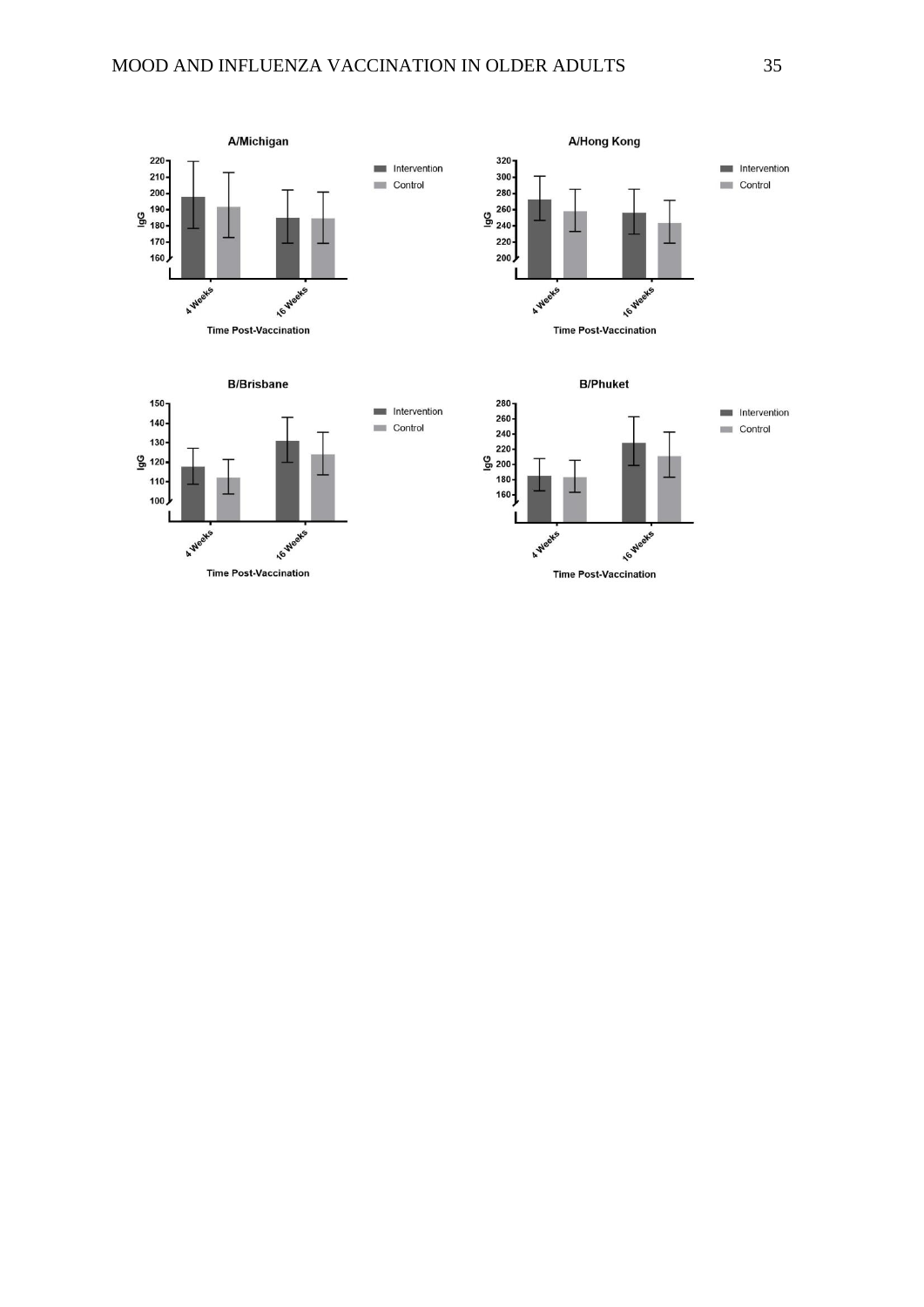| Variable                                      | <b>Positive</b><br><b>Neutral</b><br>Mood<br><b>Control</b> |               | <b>Test for Between-Condition</b><br><b>Differences</b> |  |
|-----------------------------------------------|-------------------------------------------------------------|---------------|---------------------------------------------------------|--|
|                                               | <b>Intervention</b>                                         |               |                                                         |  |
| Age - yr                                      | 72.6(4.6)                                                   | 73.3(5.1)     | $t(100) = 0.71, p = .480$                               |  |
| Female $sex - n$ (%)                          | 22(42.3)                                                    | 30(58.8)      | $\chi^2(1) = 3.19, p = .074$                            |  |
| White Ethnicity $- n$ (%)                     | 51 (98.1)                                                   | 48 (94.1)     | $\chi^2(2) = 1.05, p = .591$                            |  |
| Marital Status $- n$ (%)                      |                                                             |               | $\chi^2(4) = 6.57, p = .161$                            |  |
| Married                                       | 34(65.4)                                                    | 29 (56.9)     |                                                         |  |
| Single, never married                         | 0(0)                                                        | 3(5.9)        |                                                         |  |
| Separated/divorced                            | 9(17.3)                                                     | 4(7.8)        |                                                         |  |
| Widowed                                       | 4(7.7)                                                      | 8(15.7)       |                                                         |  |
| Cohabiting                                    | 3(5.8)                                                      | 3(5.9)        |                                                         |  |
| Did not respond                               | 2(3.8)                                                      | 4(7.8)        |                                                         |  |
| Highest Level of Education $- n$ (%)          |                                                             |               | $\chi^2(3) = 3.08, p = .380$                            |  |
| School                                        | 37(71.2)                                                    | 40 (78.4)     |                                                         |  |
| Undergraduate                                 | 2(3.8)                                                      | 0(0)          |                                                         |  |
| Postgraduate                                  | 0(0)                                                        | 1(2.0)        |                                                         |  |
| Other                                         | 8(15.4)                                                     | 8(15.7)       |                                                         |  |
| Did not respond                               | 5(9.6)                                                      | 2(3.9)        |                                                         |  |
| Living Independently $- n$ (%)                | 47 (90.4)                                                   | 49 (98.0)     | $\chi^2(1) = 2.67, p = .102$                            |  |
| Highest Ever Total Household Income $- n$ (%) |                                                             |               | $\chi^2(4) = 1.80, p = .773$                            |  |
| $\leq$ £14,999                                | 17(32.7)                                                    | 16(31.4)      |                                                         |  |
| £15,000-£24,999                               | 16(30.8)                                                    | 17(33.3)      |                                                         |  |
| £25,000-£34,999                               | 8(15.4)                                                     | 4(7.8)        |                                                         |  |
| £35,000-£49,000                               | 7(13.5)                                                     | 5(0.8)        |                                                         |  |
| £50,000-£74,999                               | 1(1.9)                                                      | 2(3.9)        |                                                         |  |
| £75,000-£99,000                               | 0(0)                                                        | 0(0)          |                                                         |  |
| $\geq$ £100,000                               | 0(0)                                                        | 0(0)          |                                                         |  |
| Did Not Respond                               | 3(5.8)                                                      | 7(13.7)       |                                                         |  |
| Current Smoker $- n$ (%)                      | 4(7.7)                                                      | 4(7.8)        | $\chi^2(1) = 0.003, p = .954$                           |  |
| <b>Total Health Status</b>                    | 555.7                                                       |               | 555.1 (169.9) $t(95) = -0.02$ , $p = .988$              |  |
|                                               | (175.1)1                                                    |               |                                                         |  |
| Trait Positive Affect (PANAS)                 | 33.5(8.6)                                                   | 33.8(8.1)     | $U = 1104.5, Z = -.15, p = .878$                        |  |
| Trait Negative Affect (PANAS)                 | 15.2(6.7)                                                   | 15.5(6.4)     | $U = 1013.5, Z = -.32, p = .753$                        |  |
| <b>Trait Optimism</b>                         | 16.0(4.8)                                                   | 15.3(4.5)     | $t(94) = -.80, p = .424$                                |  |
| <b>Trait Emotional Reactivity</b>             | 39.9 (17.2)                                                 | 41.3(16.0)    | $t(93) = .71, p = .481$                                 |  |
| Pre-Vaccination IgG                           |                                                             |               |                                                         |  |
| A/Michigan                                    | 187.2 (112.4)                                               | 156.6(103.1)  | $t(101) = -1.84, p = .069^{\text{*}}$                   |  |
| A/Hong Kong                                   | 238.0 (119.9)                                               | 241.0 (158.1) | $t(101) = -0.46, p = .646^{\text{*}}$                   |  |
| B/Brisbane                                    | 107.0(54.1)                                                 | 118.9 (78.7)  | $t(92.32) = 0.19, p = .850^{\frac{1}{5}}$               |  |
| <b>B/Phuket</b>                               | 144.4 (85.1)                                                | 183.2 (146.2) | $t(101) = 1.01, p = .3132$                              |  |

Table 1: Participant demographics by study arm<sup>+</sup>

*<sup>+</sup>Mean (standard deviation) unless otherwise specified*

‡ *Based on log-transformed values*